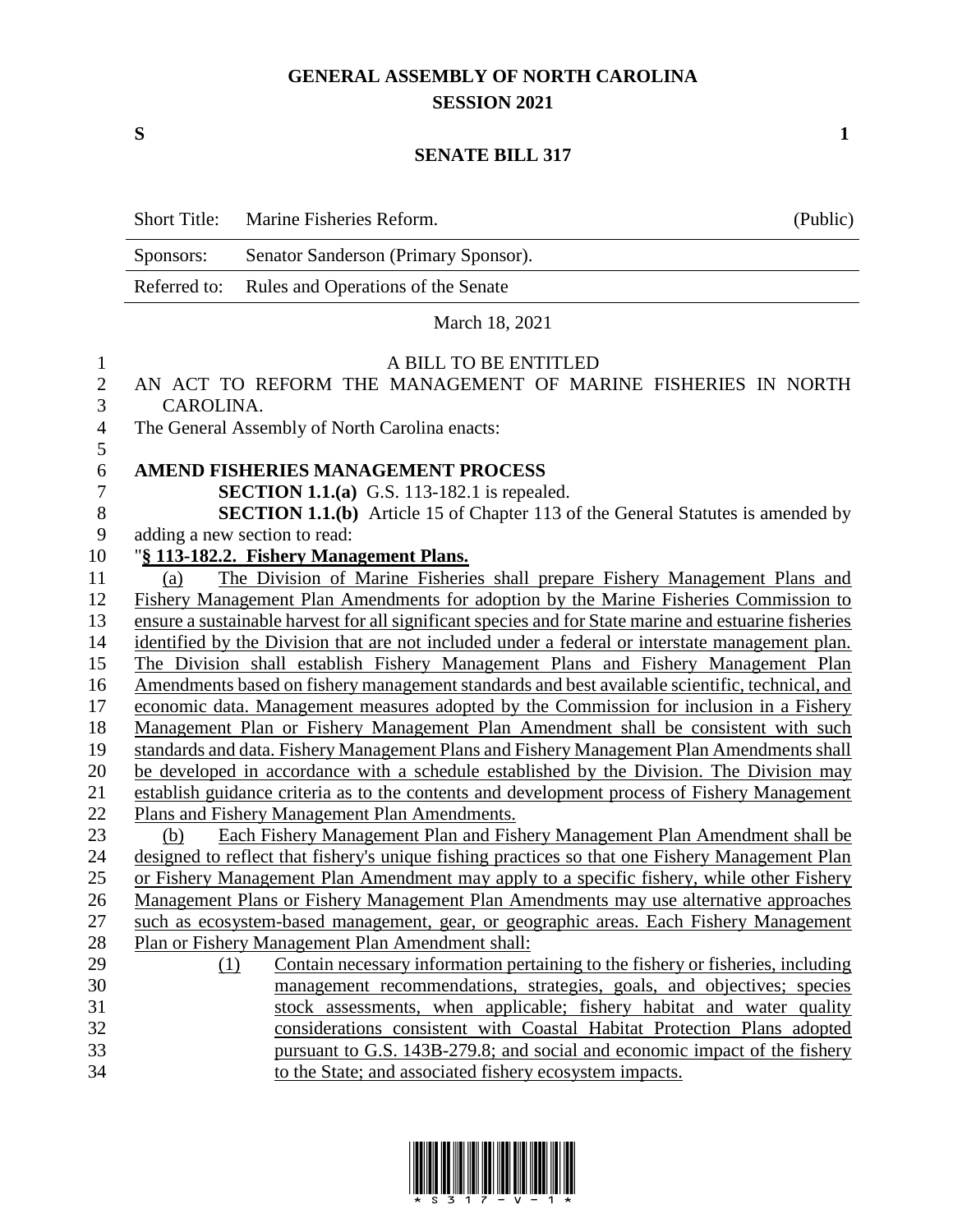|                          | <b>General Assembly Of North Carolina</b>                                                          | <b>Session 2021</b> |
|--------------------------|----------------------------------------------------------------------------------------------------|---------------------|
| (2)                      | Recommend management actions, including adaptive management measures                               |                     |
|                          | that address the long-term viability, recovery, and conservation of stocks, to                     |                     |
|                          | ensure a sustainable harvest.                                                                      |                     |
| (3)                      | Include conservation and management measures that will provide the greatest                        |                     |
|                          | overall benefit to the State, particularly with respect to commercial and                          |                     |
|                          | recreational opportunities, and the protection of marine ecosystems.                               |                     |
| $\left(4\right)$         | Specify a time period, not to exceed two years from the date of the adoption                       |                     |
|                          | of the Fishery Management Plan or Fishery Management Plan Amendment,                               |                     |
|                          | to end overfishing. This subdivision shall not apply if the Fisheries Director                     |                     |
|                          | determines that the biology of the fish, environmental conditions, or lack of                      |                     |
|                          | sufficient scientific or technical data make implementing the requirements of                      |                     |
|                          | this subdivision incompatible with fishery management standards.                                   |                     |
| (5)                      | Specify a time period, not to exceed 10 years from the date of the adoption of                     |                     |
|                          | the Fishery Management Plan or Fishery Management Plan Amendment, for                              |                     |
|                          | achieving a sustainable harvest. Notwithstanding subsequent rules or                               |                     |
|                          | proclamations, adoption of the Fishery Management Plan or Fishery                                  |                     |
|                          | Management Plan Amendment means the time when the Commission votes                                 |                     |
|                          | affirmatively to adopt the Fishery Management Plan or Fishery Management                           |                     |
|                          | Plan Amendment. This subdivision shall not apply if the Fisheries Director                         |                     |
|                          | determines that the biology of the fish, environmental conditions, or lack of                      |                     |
|                          | sufficient scientific or technical data make implementing the requirements of                      |                     |
|                          | this subdivision incompatible with fishery management standards.                                   |                     |
| (6)                      | <b>Each Fishery Management Plan or Fishery Management Plan Amendment</b>                           |                     |
|                          | shall include a rebuilding schedule to achieve and maintain a sustainable                          |                     |
|                          | harvest. This subdivision shall not apply if the Fisheries Director determines                     |                     |
|                          | that the biology of the fish, environmental conditions, or lack of sufficient                      |                     |
|                          | scientific or technical data make implementing the requirements of this                            |                     |
|                          | subdivision incompatible with fishery management standards.                                        |                     |
| (c)                      | Once an initial Fishery Management Plan is adopted, management recommendations,                    |                     |
|                          | strategies, and measures shall be modified only through a Fishery Management Plan Amendment        |                     |
|                          | consistent with G.S. 113-221.1. Fishery Management Plan Amendments may be specific to              |                     |
|                          | single or multiple management priorities and may be based on information used to develop the       |                     |
| Fishery Management Plan. |                                                                                                    |                     |
| (d)                      | In the event of new, unanticipated, or unforeseen data, the time periods prescribed in             |                     |
|                          | a Fishery Management Plan or Fishery Management Plan Amendment may be adjusted                     |                     |
|                          | consistent with subdivisions (4) and (5) of subsection (b) of this section as necessary by the     |                     |
|                          | Fisheries Director and proposed for adoption by the Commission. Any adjustments to the time        |                     |
|                          | periods to end overfishing and achieve a sustainable harvest shall be determined by the Division   |                     |
|                          | using science-based methodology.                                                                   |                     |
| (e)                      | To assist the Division in the development of each Fishery Management Plan and                      |                     |
|                          | Fishery Management Plan Amendment, the Fisheries Director shall provide a list of qualified        |                     |
|                          | candidates to the Chair of the Marine Fisheries Commission from which the Chair shall appoint      |                     |
|                          | members to each Fishery Management Plan Advisory Committee. Each Fishery Management                |                     |
|                          | Plan Advisory Committee shall be composed of commercial fishermen, recreational fishermen,         |                     |
|                          | and scientists, all with expertise in the fishery for which the Fishery Management Plan or Fishery |                     |
|                          | Management Plan Amendment is being developed.                                                      |                     |
| (f)                      | The Division shall consult with the regional advisory committees established pursuant              |                     |
|                          | to G.S. 143B-289.57(e) regarding the preparation of each Fishery Management Plan or Fishery        |                     |
|                          | Management Plan Amendment. Before submission of a Fishery Management Plan or Fishery               |                     |
|                          | Management Plan Amendment for review by the Joint Legislative Oversight Committee on               |                     |
|                          | Agriculture and Natural and Economic Resources, the Division shall seek advice from the            |                     |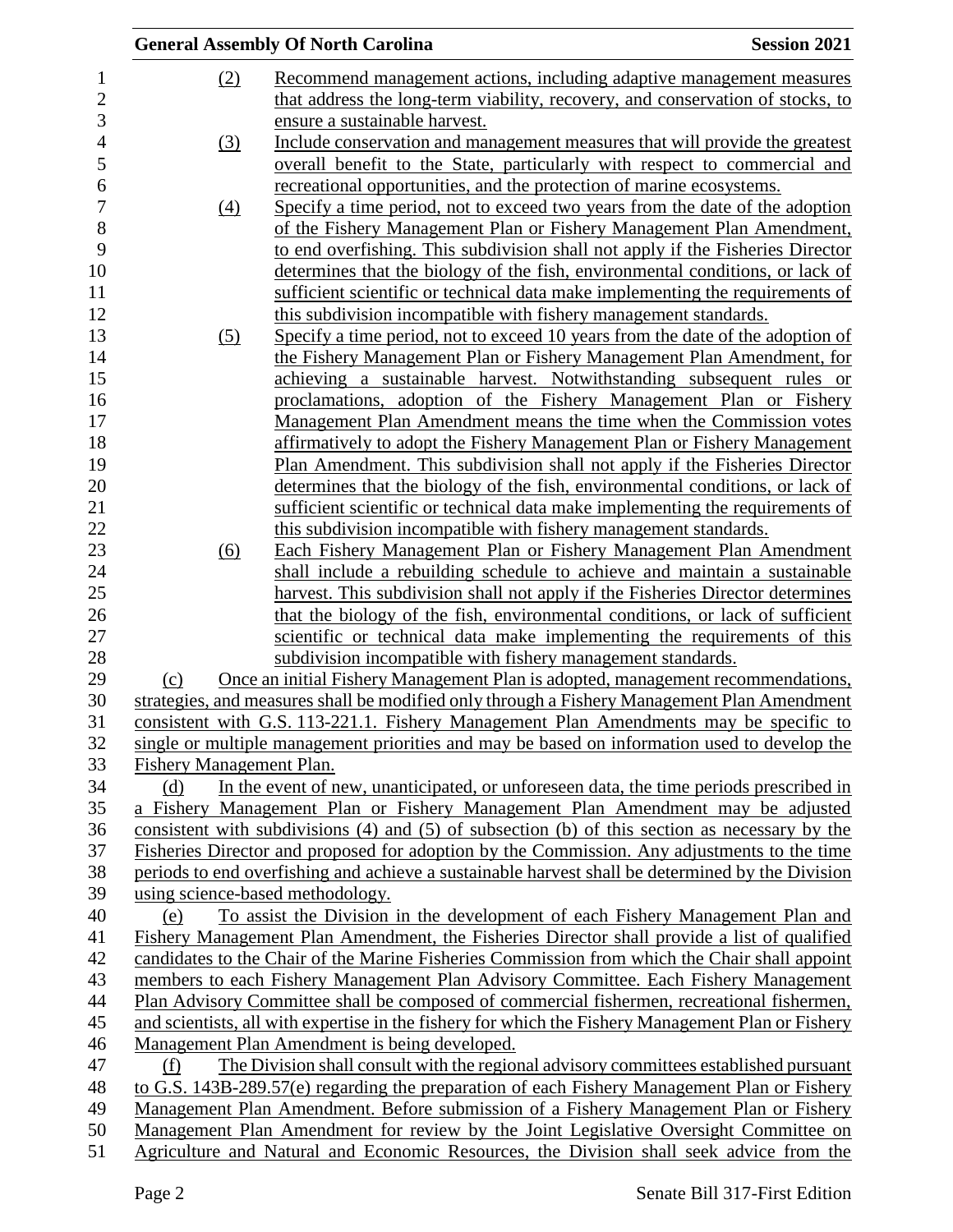| $\mathbf{1}$   | regional advisory committees and review any comment or recommendation that a regional                |
|----------------|------------------------------------------------------------------------------------------------------|
| $\overline{2}$ | advisory committee submits to the Division within the time limits established in the schedule for    |
| 3              | the development and adoption of Fishery Management Plans or Fishery Management Plan                  |
| $\overline{4}$ | Amendments. Before the Commission adopts a Fishery Management Plan or Fishery                        |
| 5              | Management Plan Amendment, the Commission shall consider any comment or recommendation               |
| 6              | regarding the management measure that a regional advisory committee submits to the Division.         |
| 7              |                                                                                                      |
|                | Each Fishery Management Plan or Fishery Management Plan Amendment shall be<br>(g)                    |
| $8\,$          | reviewed every five years to ensure that management measures meet the rebuilding schedule            |
| 9              | defined in the Fishery Management Plan or Fishery Management Plan Amendment to achieve a             |
| 10             | sustainable harvest. An annual update shall be presented to the Commission during the                |
| 11             | Commission's first business meeting each fiscal year. A Fishery Management Plan or Fishery           |
| 12             | Management Plan Amendment may be retired from the schedule when it is determined that the            |
| 13             | objectives of the Fishery Management Plan or Fishery Management Plan Amendment are assured           |
| 14             | under a federal or interstate plan or the species or stock is no longer a significant fishery in the |
| 15             | State.                                                                                               |
| 16             | The Division may revise the schedule for development of Fishery Management Plans<br>(h)              |
| 17             | and Fishery Management Plan Amendments. The Commission may provide recommendations                   |
| 18             | to the Division regarding such revisions. The annual update process shall guide the Division         |
| 19             | regarding potential schedule adjustments necessary to restore, conserve, or protect the State's      |
| 20             | marine and estuarine resources for a sustainable harvest.                                            |
| 21             | The Secretary of Environmental Quality shall monitor progress in the development<br>(i)              |
| 22             | and adoption of Fishery Management Plans and Fishery Management Plan Amendments. The                 |
| 23             | Secretary shall report to the Joint Legislative Oversight Committee on Agriculture and Natural       |
| 24             | and Economic Resources and the Fiscal Research Division within 30 days of the completion of          |
| 25             | each Fishery Management Plan or Fishery Management Plan Amendment. The Committee shall               |
| 26             | review each Fishery Management Plan and Fishery Management Plan Amendment within 30                  |
| 27             | days of the date the Fishery Management Plan or Fishery Management Plan Amendment is                 |
| 28             | submitted by the Secretary. The Committee may submit comments and recommendations on the             |
| 29             | Fishery Management Plan or Fishery Management Plan Amendment to the Secretary within 30              |
| 30             | days of the date the Fishery Management Plan or Fishery Management Plan Amendment was                |
| 31             | submitted by the Secretary.                                                                          |
| 32             | The Marine Fisheries Commission shall adopt rules to implement Fishery<br>$\Omega$                   |
| 33             | Management Plans in accordance with Chapter 150B of the General Statutes.                            |
| 34             | To achieve sustainable harvest under a Fishery Management Plan, the Marine<br>(k)                    |
| 35             | Fisheries Commission may include in the Plan a recommendation that the General Assembly              |
| 36             | limit the number of fishermen authorized to participate in the fishery. The Commission may           |
| 37             | recommend that the General Assembly limit participation in a fishery only if the Commission          |
| 38             | determines that sustainable harvest cannot otherwise be achieved. In determining whether to          |
| 39             | recommend that the General Assembly limit participation in a fishery, the Commission shall           |
| 40             | consider all of the following factors:                                                               |
| 41             | Current participation in and dependence on the fishery.<br>(1)                                       |
| 42             | Past fishing practices in the fishery.<br>(2)                                                        |
| 43             | Economics of the fishery.<br>(3)                                                                     |
| 44             | Capability of fishing vessels used in the fishery to engage in other fisheries.<br>$\left(4\right)$  |
| 45             | (5)<br>Cultural and social factors relevant to the fishery and any affected fishing                  |
| 46             | communities.                                                                                         |
| 47             | Capacity of the fishery to support biological parameters.<br><u>(6)</u>                              |
| 48             | (7)<br>Equitable resolution of competing social and economic interests.                              |
| 49             | (8)<br>Any other relevant considerations.                                                            |
| 50             | If the Secretary, in consultation with the Fisheries Director, determines that it is in the<br>(D)   |
| 51             | interest of maintaining a sustainable harvest for a fishery, the Secretary may authorize the         |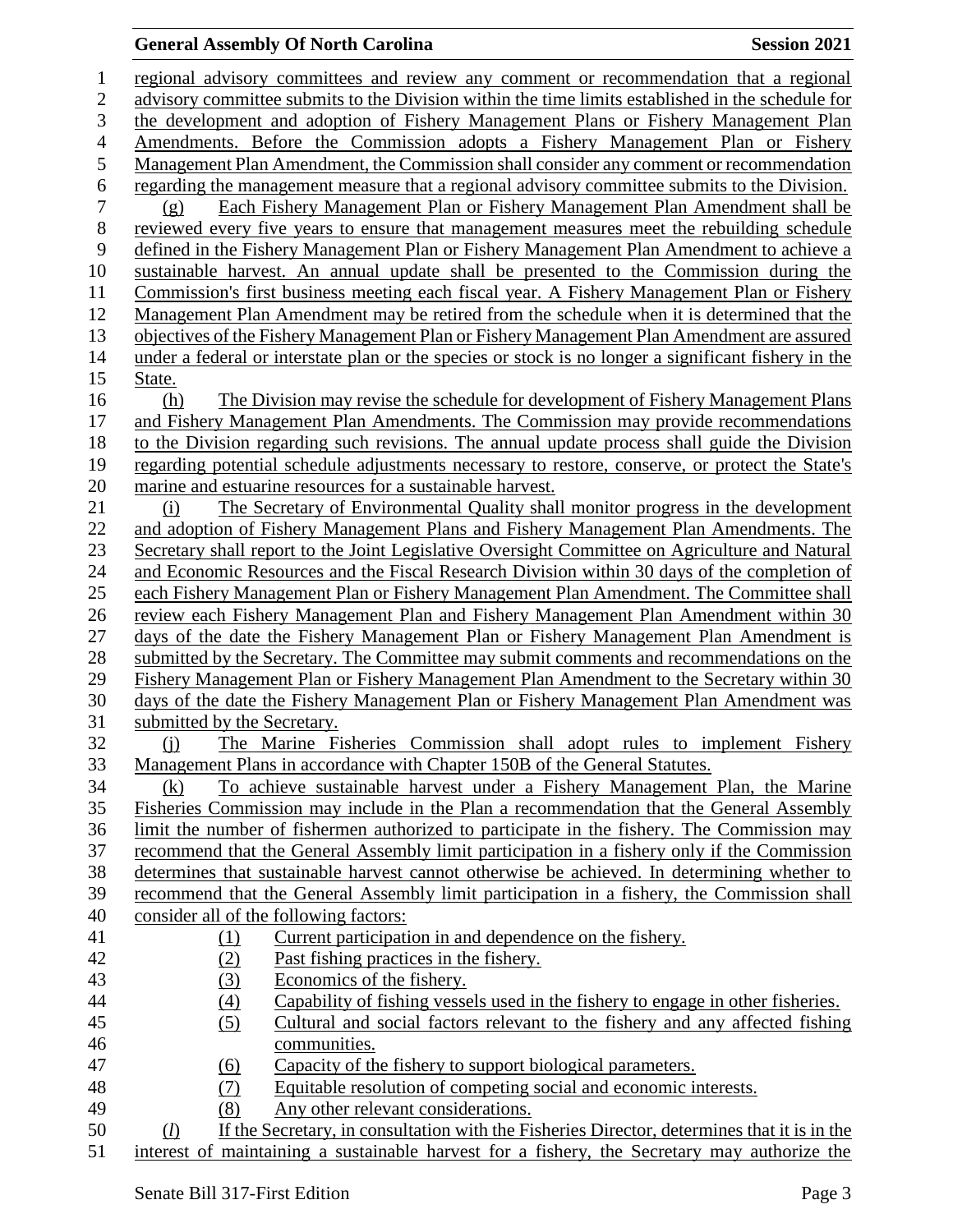development of a Fishery Management Plan Supplement to an existing Fishery Management Plan or Fishery Management Plan Amendment. A Fishery Management Plan Supplement is a temporary mechanism contemplated for conditions or circumstances when available science indicates that an emergency exists affecting the sustainable harvest of a fishery and it is impracticable to address through the Fishery Management Plan or Fishery Management Plan Amendment process. To assist the Secretary, the Division shall provide the Secretary with pertinent scientific and technical information. Development of a Fishery Management Plan Supplement pursuant to this subsection shall be exempt from subsections (e), (f), and (i) of this section, the schedule established by the Division, and Division guidance criteria for Fishery Management Plans and Fishery Management Plan Amendments. Fishery Management Plan Supplements shall either be incorporated into the Fishery Management Plan or Fishery Management Plan Amendment or expire upon the adoption of a Fishery Management Plan or Fishery Management Plan Amendment."

 **SECTION 1.1.(c)** Sections 1.1(a) and 1.1(b) of this act become effective July 1, 2021. G.S. 113-182.2, as enacted by Section 1.1(b) of this act, applies to Fishery Management Plans and Fishery Management Plan Amendments developed on or after that date. Fishery Management Plans and Fishery Management Plan Amendments that were under development prior to July 1, 2021, shall continue under the process set out in G.S. 113-182.1, as repealed by Section 1.1(a) of this act.

**SECTION 1.2.** G.S. 113-221.1 reads as rewritten:

"**§ 113-221.1. Proclamations; emergency review.**

 (a) Chapter 150B of the General Statutes does not apply to proclamations issued under this Article.

 (b) The Marine Fisheries Commission may delegate to the Fisheries Director the authority to issue proclamations suspending or implementing, in whole or in part, particular rules 26 of the Commission that whose application may be affected by variable conditions. Proclamations shall be consistent with management measures adopted pursuant to G.S. 113-182.2 or as otherwise provided by rules of the Commission. These proclamations shall be issued by the Fisheries Director or by a person designated by the Fisheries Director. Except as provided in this subsection, all proclamations shall state the hour and date upon which they become effective and shall be issued at least 48 hours in advance of the effective date and time. A proclamation that prohibits the taking of certain fisheries resources for reasons of public health or that governs a quota-managed fishery may be made effective immediately upon issuance. A proclamation to reopen the taking of certain fisheries resources closed for reasons of public health shall be issued at least 12 hours in advance of the effective date and time of the reopening. A person who violates a proclamation that is made effective immediately upon issuance shall not be charged with a criminal offense for the violation if the violation occurred between the time of issuance and 48 hours after the issuance and the person did not have actual notice of the issuance of the proclamation. Fisheries resources taken or possessed by any person in violation of any proclamation may be seized regardless of whether the person had actual notice of the proclamation. A permanent file of the text of all proclamations shall be maintained in the office of the Fisheries Director. Certified copies of proclamations are entitled to judicial notice in any civil or criminal proceeding. The Fisheries Director shall make every reasonable effort to give actual notice of the terms of any proclamation to persons who may be affected by the proclamation. Reasonable effort includes a press release to communications media, posting of a notice at docks and other places where persons affected may gather, personal communication by inspectors and other agents of the Fisheries Director, and other measures designed to reach the persons who may be affected. It is a defense to an enforcement action for a violation of a proclamation that a person was prevented from receiving notice of the proclamation due to a natural disaster or other act of God occasioned exclusively by violence of nature without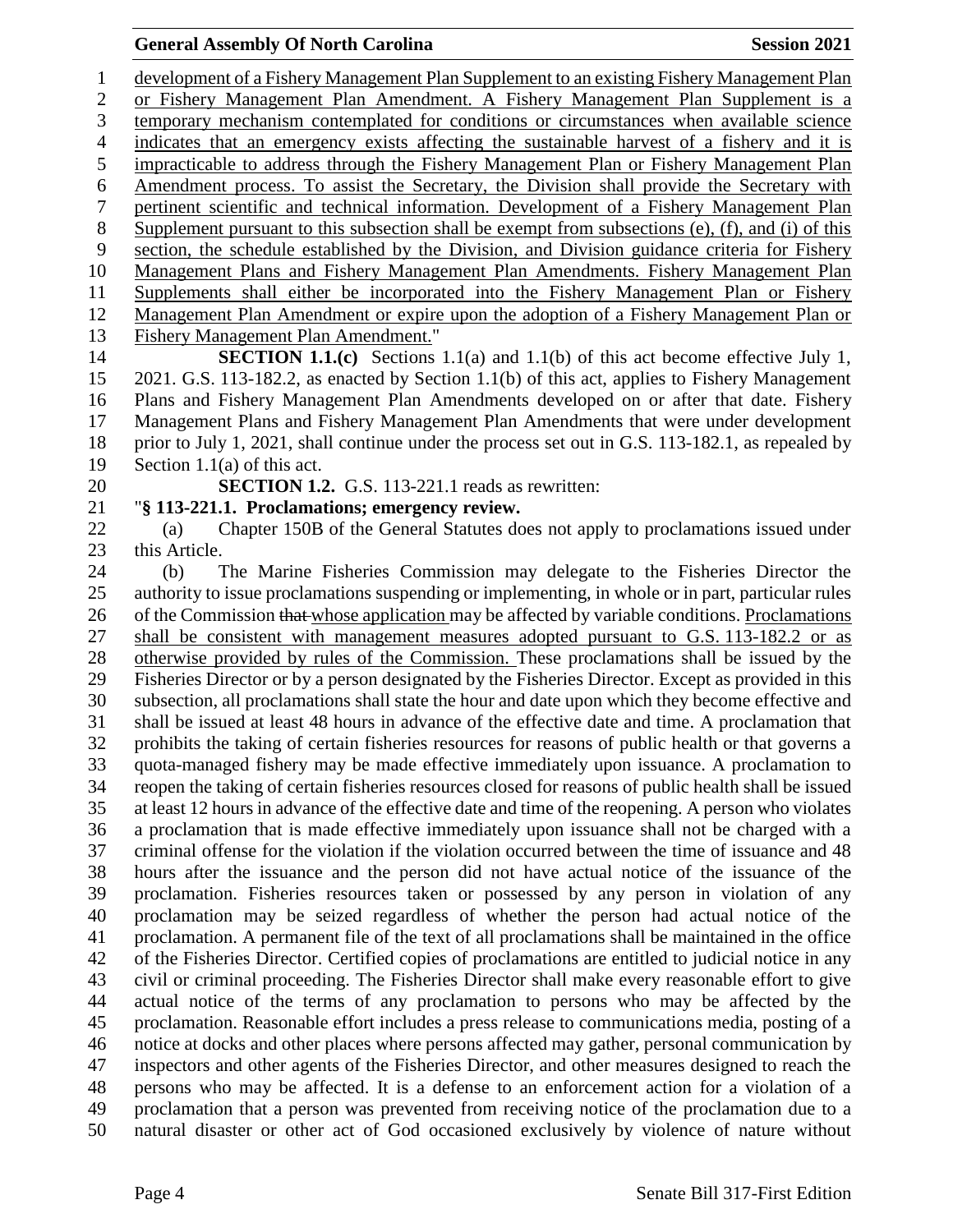interference of any human agency and that could not have been prevented or avoided by the exercise of due care or foresight. (c) All persons who may be affected by proclamations issued by the Fisheries Director are under a duty to keep themselves informed of current proclamations. It is no defense in any criminal prosecution for the defendant to show that the defendant in fact received no notice of a particular proclamation. In any prosecution for violation of a proclamation, or in which proof of matter contained in a proclamation is involved, the Department is deemed to have complied with publication procedures; and the burden is on the defendant to show, by the greater weight of the evidence, substantial failure of compliance by the Department with the required publication procedures. (d) Pursuant to the request of five or more members of the Marine Fisheries Commission, the Chair of the Marine Fisheries Commission may call an emergency meeting of the Commission to review an issuance or proposed issuance of proclamations under the authority delegated to the Fisheries Director pursuant to subsection (b) of this section or to review the desirability of directing the Fisheries Director to issue a proclamation to prohibit or allow the 16 taking of certain fisheries resources, resources, except for management measures already adopted pursuant to G.S. 113-182.2. At least 48 hours prior to any emergency meeting called pursuant to this subsection, a public announcement of the meeting shall be issued that describes the action requested by the members of the Marine Fisheries Commission. The Department shall make every reasonable effort to give actual notice of the meeting to persons who may be affected. After its review is complete, the Marine Fisheries Commission, consistent with its duty to protect, preserve, and enhance the commercial and sports fisheries resources of the State, may approve, cancel, or modify the previously issued or proposed proclamation under review or may direct the Fisheries Director to issue a proclamation that prohibits or allows the taking of certain fisheries resources. An emergency meeting called pursuant to this subsection and any resulting orders issued by the Marine Fisheries Commission are exempt from the provisions of Article 2A of Chapter 150B of the General Statutes. The decisions of the Marine Fisheries Commission shall be the final decision of the State and shall not be set aside on judicial review unless found to be arbitrary and capricious."

## **AMEND MARINE FISHERIES COMMISSION**

**SECTION 2.1.** G.S. 143B-289.52 reads as rewritten:

"**§ 143B-289.52. Marine Fisheries Commission – powers and duties.**

 (a) The Marine Fisheries Commission shall adopt rules to be followed in the management, protection, preservation, and enhancement of the marine and estuarine resources within its jurisdiction, as described in G.S. 113-132, including commercial and sports fisheries resources. Rules adopted by the Commission and management measures included in the rules shall be based on recognized fishery management standards and the best available scientific, technical, and economic data. The Marine Fisheries Commission shall have the power and duty: (1) To authorize, license, regulate, prohibit, prescribe, or restrict all forms of marine and estuarine resources in coastal fishing waters with respect to: a. Time, place, character, or dimensions of any methods or equipment that may be employed in taking fish. b. Seasons for taking fish. c. Size limits on and maximum quantities of fish that may be taken, possessed, bailed to another, transported, bought, sold, or given away. (2) To provide fair regulation of commercial and recreational fishing groups in 48 the interest of the public.

 (3) To adopt rules and take all steps necessary to develop and improve mariculture, including the cultivation, harvesting, and marketing of shellfish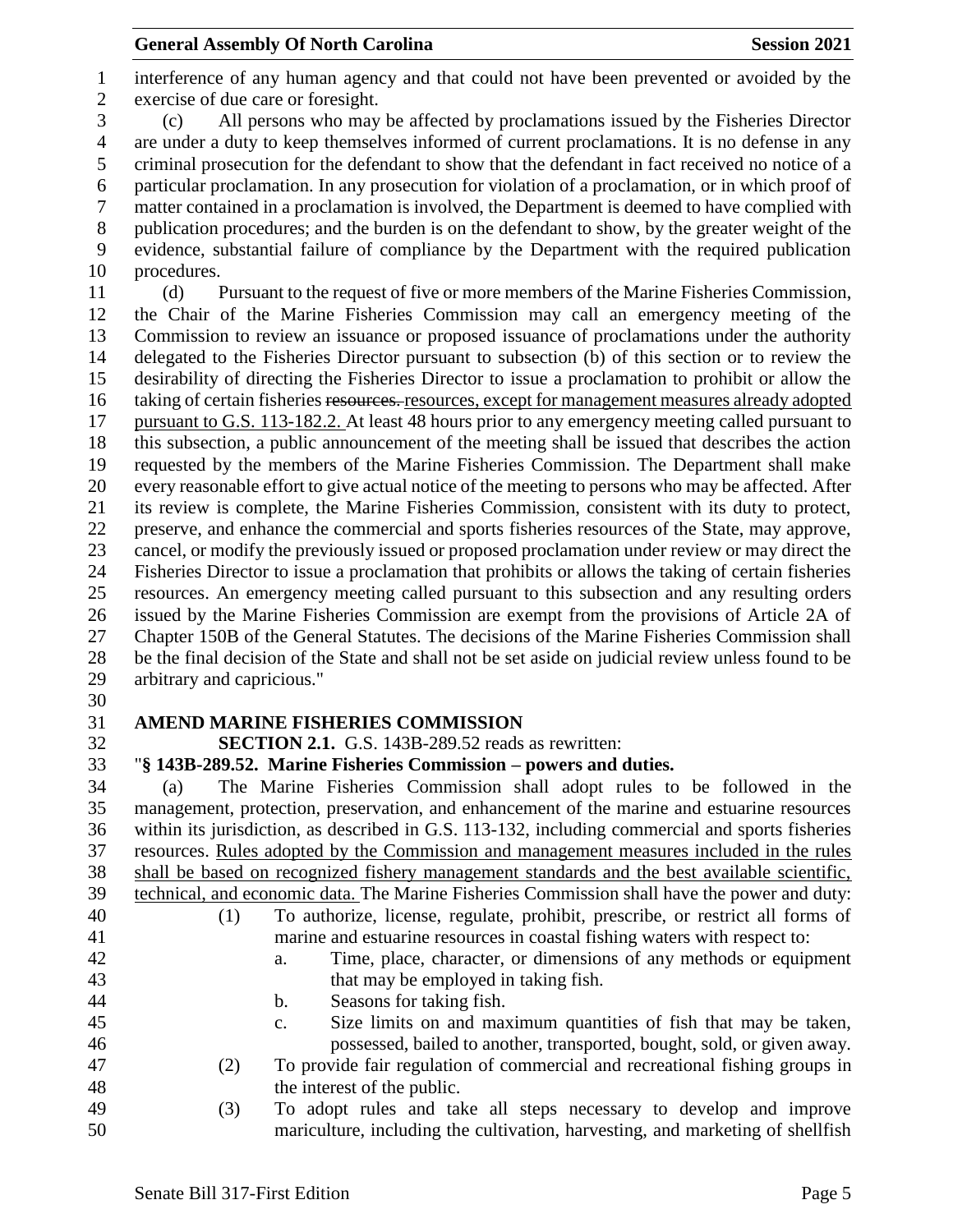|     |      | <b>General Assembly Of North Carolina</b>                                                                                                                     | <b>Session 2021</b> |
|-----|------|---------------------------------------------------------------------------------------------------------------------------------------------------------------|---------------------|
|     |      | and other marine resources in the State, involving the use of public grounds                                                                                  |                     |
|     |      | and private beds as provided in G.S. 113-201.                                                                                                                 |                     |
|     | (4)  | To close areas of public bottoms under coastal fishing waters for such time as                                                                                |                     |
|     |      | may be necessary in any program of propagation of shellfish as provided in                                                                                    |                     |
|     |      | G.S. 113-204.                                                                                                                                                 |                     |
|     | (5)  | In the interest of conservation of the marine and estuarine resources of the                                                                                  |                     |
|     |      | State, to institute an action in the superior court to contest the claim of title or                                                                          |                     |
|     |      | claimed right of fishery in any navigable waters of the State registered with                                                                                 |                     |
|     |      | the Department as provided in G.S. 113-206(d).                                                                                                                |                     |
|     | (6)  | To make reciprocal agreements with other jurisdictions respecting any of the                                                                                  |                     |
|     |      | matters governed in this Subchapter as provided by G.S. 113-223.                                                                                              |                     |
|     | (7)  | To adopt relevant provisions of federal laws and regulations as State rules                                                                                   |                     |
|     |      | pursuant to G.S. 113-228.                                                                                                                                     |                     |
|     | (8)  | To delegate to the Fisheries Director the authority by proclamation to suspend                                                                                |                     |
|     |      | or implement, in whole or in part, a particular rule of the Commission that                                                                                   |                     |
|     |      | may be affected by variable conditions or circumstances to a fishery resource                                                                                 |                     |
|     |      | or habitat as provided in G.S. 113-221.1.                                                                                                                     |                     |
|     | (9)  | To comment on and otherwise participate in the determination of permit                                                                                        |                     |
|     |      | applications received by State agencies that may have an effect on the marine                                                                                 |                     |
|     |      | and estuarine resources of the State.                                                                                                                         |                     |
|     | (10) | To adopt Fishery Management Plans as provided in G.S. 113-182.1, to                                                                                           |                     |
|     |      | establish a Priority List to determine the order in which Fishery Management<br>Plans are developed, to establish a Schedule for the development and adoption |                     |
|     |      | of each Fishery Management Plan, and to establish guidance criteria as to the                                                                                 |                     |
|     |      | contents of Fishery Management Plans-and Fishery Management Plan                                                                                              |                     |
|     |      | Amendments as provided in G.S. 113-182.2.                                                                                                                     |                     |
|     | (11) | To approve Coastal Habitat Protection Plans as provided in G.S. 143B-279.8.                                                                                   |                     |
|     | (12) | Except as may otherwise be provided, to make the final agency decision in all                                                                                 |                     |
|     |      | contested cases involving matters within the jurisdiction of the Commission.                                                                                  |                     |
|     | (13) | To adopt rules to define fishing gear as either recreational gear or commercial                                                                               |                     |
|     |      | gear.                                                                                                                                                         |                     |
| (b) |      | The Marine Fisheries Commission shall have the power and duty to establish                                                                                    |                     |
|     |      | standards and adopt rules:                                                                                                                                    |                     |
|     | (1)  | To implement the provisions of Subchapter IV of Chapter 113 as provided in                                                                                    |                     |
|     |      | G.S. 113-134.                                                                                                                                                 |                     |
|     | (2)  | To manage the disposition of confiscated property as set forth in                                                                                             |                     |
|     |      | G.S. 113-137.                                                                                                                                                 |                     |
|     | (3)  | To govern all license requirements prescribed in Article 14A of Chapter 113                                                                                   |                     |
|     |      | of the General Statutes.                                                                                                                                      |                     |
|     | (4)  | To regulate the importation and exportation of fish, including non-native                                                                                     |                     |
|     |      | species, and equipment that may be used in taking or processing fish,                                                                                         |                     |
|     |      | including non-native species, as necessary to enhance the conservation of<br>marine and estuarine resources of the State as provided in G.S. 113-170.         |                     |
|     | (5)  | To regulate the possession, transportation, and disposition of seafood, as                                                                                    |                     |
|     |      | provided in G.S. 113-170.4.                                                                                                                                   |                     |
|     | (6)  | To regulate the disposition of the young of edible fish, as provided by                                                                                       |                     |
|     |      | G.S. 113-185.                                                                                                                                                 |                     |
|     | (7)  | To manage the leasing of public grounds for mariculture, including oysters                                                                                    |                     |
|     |      | and clam production, as provided in G.S. 113-202.                                                                                                             |                     |
|     | (8)  | To govern the utilization of private fisheries, as provided in G.S. 113-205.                                                                                  |                     |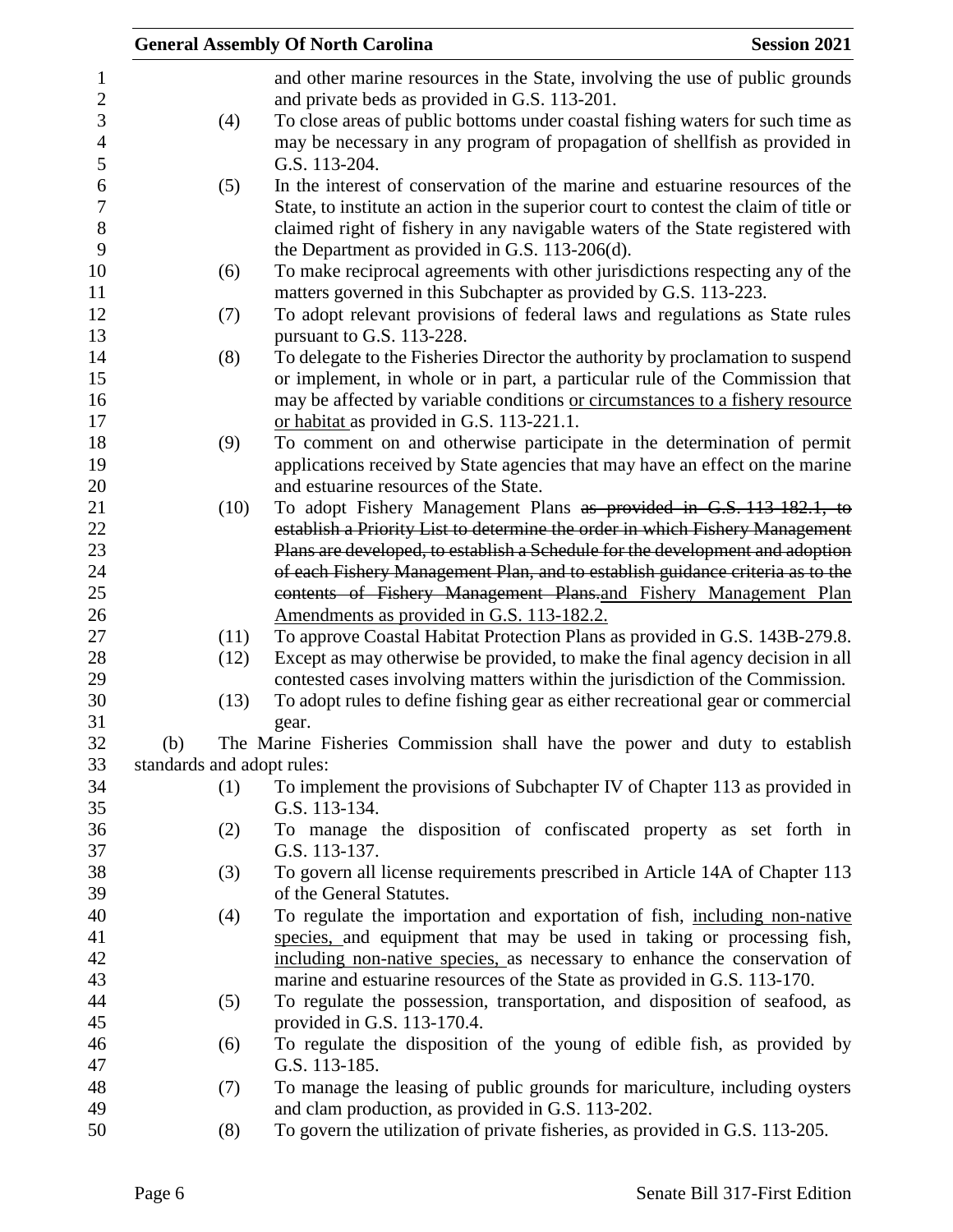|                             |      | <b>General Assembly Of North Carolina</b>                                                          | <b>Session 2021</b> |
|-----------------------------|------|----------------------------------------------------------------------------------------------------|---------------------|
|                             | (9)  | To impose further restrictions upon the throwing of fish offal in any coastal                      |                     |
|                             |      | fishing waters, as provided in G.S. 113-265.                                                       |                     |
|                             | (10) | To regulate the location and utilization of artificial reefs in coastal waters.                    |                     |
|                             | (11) | To regulate the placement of nets and other sports or commercial fishing                           |                     |
|                             |      | apparatus in coastal fishing waters with regard to navigational or recreational                    |                     |
|                             |      | safety as well as from a conservation standpoint.                                                  |                     |
| (c)                         |      | The Commission is authorized to authorize, license, prohibit, prescribe, or restrict:              |                     |
|                             | (1)  | The opening and closing of coastal fishing waters, except as to inland game                        |                     |
|                             |      | fish, whether entirely or only as to the taking of particular classes of fish, use                 |                     |
|                             |      | of particular equipment, or as to other activities.                                                |                     |
|                             | (2)  | The possession, cultivation, transportation, importation, exportation, sale,                       |                     |
|                             |      | purchase, acquisition, and disposition of all marine and estuarine resources                       |                     |
|                             |      | and all related equipment, implements, vessels, and conveyances as necessary                       |                     |
|                             |      | to carry out its duties.                                                                           |                     |
| (d)                         |      | The Commission may adopt rules required by the federal government for                              |                     |
|                             |      | grants-in-aid for coastal resource purposes that may be made available to the State by the federal |                     |
|                             |      | government. This section is to be liberally construed in order that the State and its citizens may |                     |
|                             |      | benefit from federal grants-in-aid.                                                                |                     |
| (d1)                        |      | The Commission may regulate participation in a fishery that is subject to a federal                |                     |
|                             |      | fishery management plan if that plan imposes a quota or allocation on the State for the harvest or |                     |
|                             |      | landing of fish in the fishery. The Commission may use any additional criteria aside from holding  |                     |
|                             |      | a Standard Commercial Fishing License or licenses issued under Article 14B of Chapter 113 of       |                     |
|                             |      | the General Statutes to develop limited-entry fisheries. The Commission may establish a fee for    |                     |
|                             |      | each license established pursuant to this subsection in an amount that does not exceed five        |                     |
| hundred dollars (\$500.00). |      |                                                                                                    |                     |
| (d2)                        |      | To ensure an orderly transition from one permit year to the next, the Division may                 |                     |
|                             |      | issue a permit prior to July 1 of the permit year for which the permit is valid. Revenue that the  |                     |
|                             |      | Division receives for the issuance of a permit prior to the beginning of a permit year shall not   |                     |
|                             |      | revert at the end of the fiscal year in which the revenue is received and shall be credited and    |                     |
|                             |      | available to the Division for the permit year in which the permit is valid.                        |                     |
| (e)                         |      | The Commission may adopt rules to implement or comply with a fishery management                    |                     |
|                             |      | plan adopted by the Atlantic States Marine Fisheries Commission or adopted by the United States    |                     |
|                             |      | Secretary of Commerce pursuant to the Magnuson-Stevens Fishery Conservation and                    |                     |
|                             |      | Management Act, 16 U.S.C. § 1801, et seq. Notwithstanding G.S. 150B-21.1(a), the Commission        |                     |
|                             |      | may adopt temporary rules under this subsection at any time within six months of the adoption      |                     |
|                             |      | or amendment of a fishery management plan or the notification of a change in management            |                     |
|                             |      | measures needed to remain in compliance with a fishery management plan.                            |                     |
| (e1)                        |      | A supermajority of the Commission shall be six members. A supermajority shall be                   |                     |
|                             |      | necessary to override recommendations from the Division of Marine Fisheries regarding              |                     |
|                             |      | measures needed to end overfishing or to rebuild overfished stocks.                                |                     |
| (f)                         |      | The Commission shall adopt rules as provided in this Chapter. All rules adopted by                 |                     |
|                             |      | the Commission shall be enforced by the Department of Environmental Quality.                       |                     |
| (g)                         |      | As a quasi-judicial agency, the Commission, in accordance with Article IV, Section                 |                     |
|                             |      | 3 of the Constitution of North Carolina, has those judicial powers reasonably necessary to         |                     |
|                             |      | accomplish the purposes for which it was created.                                                  |                     |
| (h)                         |      | Social security numbers and identifying information obtained by the Commission or                  |                     |
|                             |      | the Division of Marine Fisheries shall be treated as provided in G.S. 132-1.10. For purposes of    |                     |
|                             |      | this subsection, "identifying information" also includes a person's mailing address, residence     |                     |
|                             |      | address, e-mail address, Commission-issued customer identification number, date of birth, and      |                     |
| telephone number.           |      |                                                                                                    |                     |
|                             |      |                                                                                                    |                     |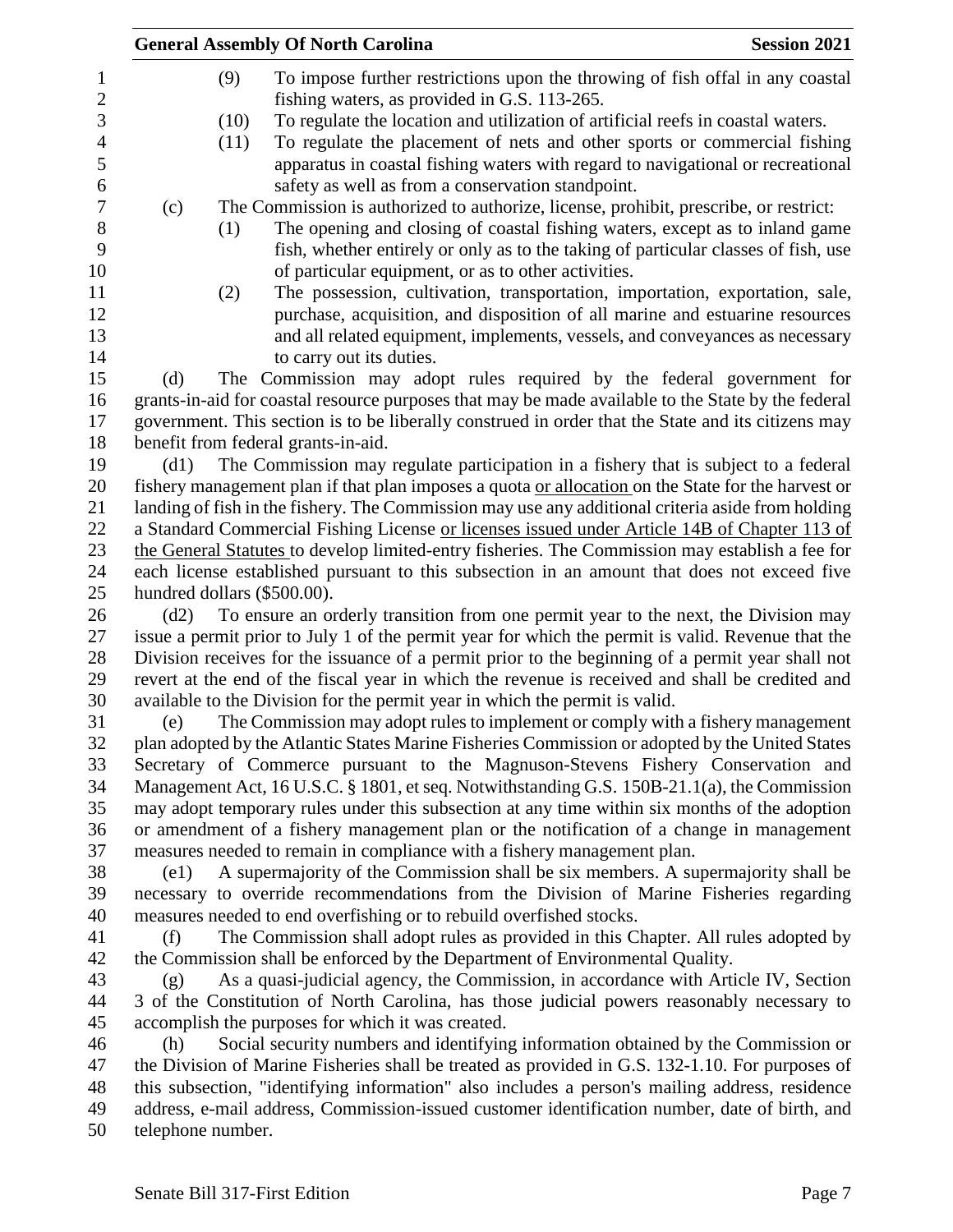|     | <b>General Assembly Of North Carolina</b>                                                                                                                     | <b>Session 2021</b> |
|-----|---------------------------------------------------------------------------------------------------------------------------------------------------------------|---------------------|
| (i) | The Commission may adopt rules to exempt individuals who participate in organized                                                                             |                     |
|     | fishing events held in coastal or joint fishing waters from recreational fishing license                                                                      |                     |
|     | requirements for the specified time and place of the event when the purpose of the event is                                                                   |                     |
|     | consistent with the conservation objectives of the Commission."                                                                                               |                     |
|     | SECTION 2.2. G.S. 143B-289.54 reads as rewritten:                                                                                                             |                     |
|     | "§ 143B-289.54. Marine Fisheries Commission - members; appointment; term; oath;                                                                               |                     |
|     | ethical standards; removal; compensation; staff.staff; transparency.                                                                                          |                     |
| (a) | Members, Selection. - The Marine Fisheries Commission shall consist of nine                                                                                   |                     |
|     | members appointed by the Governor as follows:                                                                                                                 |                     |
|     | One person actively engaged in, or recently retired from, commercial fishing<br>(1)                                                                           |                     |
|     | as demonstrated by currently or recently deriving at least fifty percent (50%)                                                                                |                     |
|     | of annual earned income from taking and selling fishery resources in coastal                                                                                  |                     |
|     | fishing waters of the State. The spouse of a commercial fisherman who meets                                                                                   |                     |
|     | the criteria of this subdivision may be appointed under this subdivision.                                                                                     |                     |
|     | One person actively engaged in, or recently retired from, commercial fishing<br>(2)                                                                           |                     |
|     | as demonstrated by currently or recently deriving at least fifty percent (50%)                                                                                |                     |
|     | of annual earned income from taking and selling fishery resources in coastal                                                                                  |                     |
|     | fishing waters of the State. The spouse of a commercial fisherman who meets                                                                                   |                     |
|     | the criteria of this subdivision may be appointed under this subdivision.                                                                                     |                     |
|     | One person actively connected with, and experienced as, a licensed fish dealer<br>(3)                                                                         |                     |
|     | or in seafood processing or distribution as demonstrated by deriving at least                                                                                 |                     |
|     | fifty percent (50%) of annual earned income from activities involving the                                                                                     |                     |
|     | buying, selling, processing, or distribution of seafood landed in this State. The                                                                             |                     |
|     | spouse of a person qualified under this subdivision may be appointed provided                                                                                 |                     |
|     | that the spouse is actively involved in the qualifying business.                                                                                              |                     |
|     | One person actively engaged in recreational sports fishing in coastal waters in<br>(4)                                                                        |                     |
|     | this State. An appointee under this subdivision may not derive more than ten                                                                                  |                     |
|     | percent (10%) of annual earned income from sports fishing activities.                                                                                         |                     |
|     | One person actively engaged in recreational sports fishing in coastal waters in<br>(5)                                                                        |                     |
|     | this State. An appointee under this subdivision may not derive more than ten                                                                                  |                     |
|     | percent (10%) of annual earned income from sports fishing activities.<br>One person actively engaged in the sports fishing industry as demonstrated by<br>(6) |                     |
|     | deriving at least fifty percent (50%) of annual earned income from selling                                                                                    |                     |
|     | goods or services in this State. The spouse of a person qualified under this                                                                                  |                     |
|     | subdivision may be appointed provided that the spouse is actively involved in                                                                                 |                     |
|     | the qualifying business.                                                                                                                                      |                     |
|     | One person having general knowledge of and experience related to subjects<br>(7)                                                                              |                     |
|     | and persons regulated by the Commission, who is a recognized habitat, water                                                                                   |                     |
|     | quality, or ecosystems scientist having special training and expertise in marine                                                                              |                     |
|     | and estuarine ecology, water quality, and habitat protection, or similar                                                                                      |                     |
|     | knowledge. A person appointed under this subdivision may not receive more                                                                                     |                     |
|     | than ten percent (10%) of annual earned income from either the commercial                                                                                     |                     |
|     | or sports fishing industries, including the processing and distribution of                                                                                    |                     |
|     | seafood.                                                                                                                                                      |                     |
|     | One person having general knowledge of and experience related to subjects<br>(8)                                                                              |                     |
|     | and persons regulated by the Commission-who is a recognized fisheries                                                                                         |                     |
|     | scientist having special training and expertise in marine and estuarine fisheries                                                                             |                     |
|     | biology, ecology, population dynamics, water quality, habitat protection, or                                                                                  |                     |
|     | similar knowledge. A person appointed under this subdivision may not receive                                                                                  |                     |
|     | more than ten percent (10%) of annual earned income from either the                                                                                           |                     |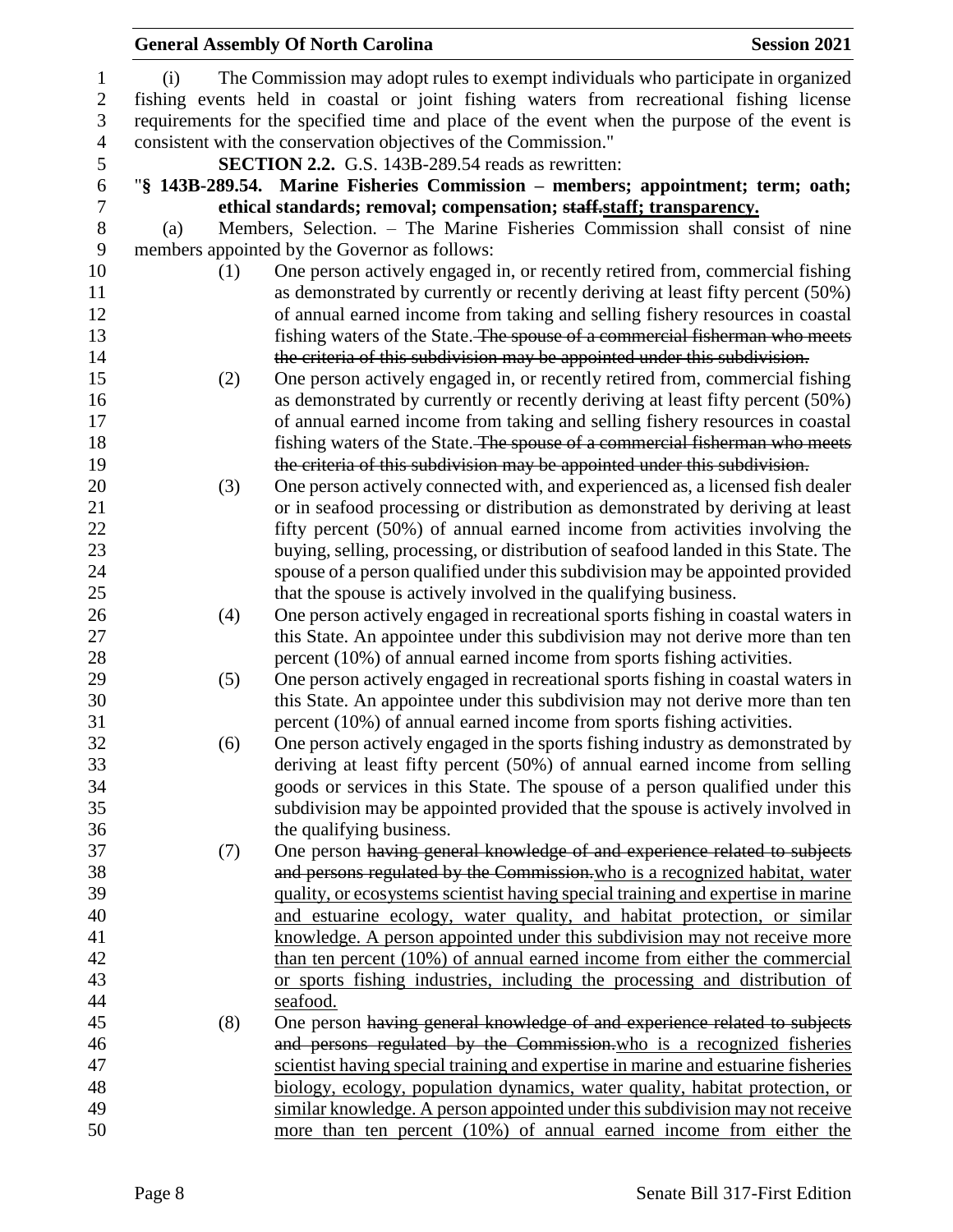| <b>General Assembly Of North Carolina</b><br><b>Session 2021</b>                                                                                                                                               |
|----------------------------------------------------------------------------------------------------------------------------------------------------------------------------------------------------------------|
| commercial or sports fishing industries, including the processing and                                                                                                                                          |
| distribution of seafood.                                                                                                                                                                                       |
| (9)<br>One person who is a recognized fisheries scientist having special training and                                                                                                                          |
| expertise in marine and estuarine fisheries biology, ecology, population                                                                                                                                       |
| dynamics, water quality, habitat protection, or similar knowledge. A person                                                                                                                                    |
| appointed under this subdivision may not receive more than ten percent (10%)                                                                                                                                   |
| of annual earned income from either the commercial or sports fishing                                                                                                                                           |
| industries, including the processing and distribution of seafood.                                                                                                                                              |
| Residential Qualifications. – For purposes of providing regional representation on the<br>(b)                                                                                                                  |
| Commission, the following three coastal regions of the State are designated: (i) Northeast Coastal                                                                                                             |
| Region comprised of Bertie, Camden, Chowan, Currituck, Dare, Gates, Halifax, Hertford,                                                                                                                         |
| Martin, Northampton, Pasquotank, Perquimans, Tyrrell, and Washington Counties, (ii) Central                                                                                                                    |
| Coastal Region comprised of Beaufort, Carteret, Craven, Hyde, Jones, and Pamlico Counties;                                                                                                                     |
| and (iii) Southeast Coastal Region comprised of Bladen, Brunswick, Columbus, New Hanover,                                                                                                                      |
| Onslow, and Pender Counties. Persons appointed under subdivisions $(1)$ , $(2)$ , $(3)$ , $(4)$ , and $(8)$ of                                                                                                 |
| subsection (a) of this section shall be residents of one of the coastal regions of the State. The                                                                                                              |
| membership of the Commission shall include at least one person who is a resident of each of the                                                                                                                |
| three coastal regions of the State the Northeast Coastal Region, one person who is a resident of                                                                                                               |
| the Central Coastal Region, and one person who is a resident of the Southeast Coastal Region.                                                                                                                  |
| Additional Considerations. – In making appointments to the Commission, the<br>(c)                                                                                                                              |
| Governor shall provide for appropriate representation of women and minorities on the                                                                                                                           |
| Commission.                                                                                                                                                                                                    |
| Terms. – The term of office of members of the Commission is three years. A member<br>(d)                                                                                                                       |
| may be reappointed to any number of successive three-year terms. Upon the expiration of a                                                                                                                      |
| three-year term, a member shall continue to serve until a successor is appointed and duly qualified                                                                                                            |
| as provided by G.S. 128-7. The term of members appointed under subdivisions $(1)$ , $(4)$ , and $(7)$                                                                                                          |
| of subsection (a) of this section shall expire on 30 June of years evenly divisible by three. The                                                                                                              |
| term of members appointed under subdivisions $(2)$ , $(5)$ , and $(8)$ of subsection $(a)$ of this section                                                                                                     |
|                                                                                                                                                                                                                |
| shall expire on 30 June of years that precede by one year those years that are evenly divisible by<br>three. The term of members appointed under subdivisions $(3)$ , $(6)$ , and $(9)$ of subsection $(a)$ of |
|                                                                                                                                                                                                                |
| this section shall expire on 30 June of years that follow by one year those years that are evenly<br>divisible by three.                                                                                       |
|                                                                                                                                                                                                                |
| Vacancies. - An appointment to fill a vacancy shall be for the unexpired balance of<br>(e)                                                                                                                     |
| the term.                                                                                                                                                                                                      |
| (f)<br>Oath of Office. – Each member of the Commission, before assuming the duties of                                                                                                                          |
| office, shall take an oath of office as provided in Chapter 11 of the General Statutes.<br>Ethical Standards. -                                                                                                |
| (g)                                                                                                                                                                                                            |
| Disclosure statements. – Any person under consideration for appointment to<br>(1)                                                                                                                              |
| the Commission shall provide both a financial disclosure statement and a                                                                                                                                       |
| potential bias disclosure statement to the Governor. A financial disclosure                                                                                                                                    |
| statement shall include statements of the nominee's financial interests in and                                                                                                                                 |
| related to State fishery resources use, licenses issued by the Division of                                                                                                                                     |
| Marine Fisheries held by the nominee or any business in which the nominee                                                                                                                                      |
| has a financial interest, and uses made by the nominee or by any business in                                                                                                                                   |
| which the nominee has a financial interest of the regulated resources. A                                                                                                                                       |
| potential bias disclosure statement shall include a statement of the nominee's                                                                                                                                 |
| membership or other affiliation with, including offices held, in societies,                                                                                                                                    |
| organizations, or advocacy groups pertaining to the management and use of                                                                                                                                      |
| the State's coastal fishery resources. Disclosure statements shall be treated as                                                                                                                               |
| public records under Chapter 132 of the General Statutes and shall be updated                                                                                                                                  |
| on an annual basis.                                                                                                                                                                                            |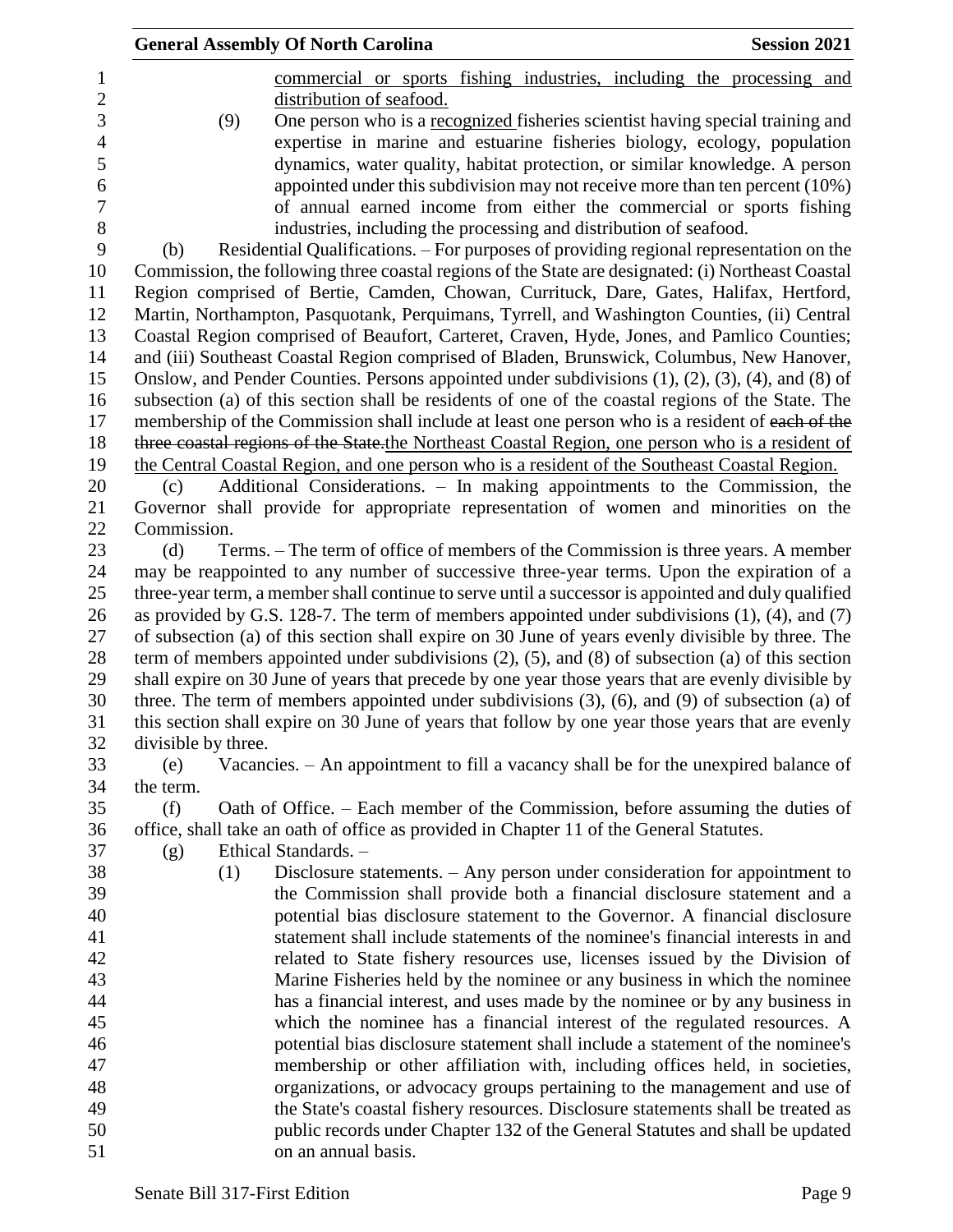|                                                                                               | <b>General Assembly Of North Carolina</b>                                                                                                                                                                                                                                                                                                                                                                                                                                                                                                                                                                                                                                                                                                                                                                                                                                                                                                                                                                                                            | <b>Session 2021</b> |  |
|-----------------------------------------------------------------------------------------------|------------------------------------------------------------------------------------------------------------------------------------------------------------------------------------------------------------------------------------------------------------------------------------------------------------------------------------------------------------------------------------------------------------------------------------------------------------------------------------------------------------------------------------------------------------------------------------------------------------------------------------------------------------------------------------------------------------------------------------------------------------------------------------------------------------------------------------------------------------------------------------------------------------------------------------------------------------------------------------------------------------------------------------------------------|---------------------|--|
| 1<br>$\mathbf{2}$<br>3<br>4<br>5<br>6<br>$\overline{7}$<br>$8\,$<br>9<br>10<br>11<br>12<br>13 | (2)<br>Voting/conflict of interest. $- A$ member of the Commission shall not vote on<br>any issue before the Commission that would have a "significant and<br>predictable effect" on the member's financial interest. For purposes of this<br>subdivision, "significant and predictable effect" means there is or may be a<br>close causal link between the decision of the Commission and an expected<br>disproportionate financial benefit to the member that is shared only by a<br>minority of persons within the same industry sector or gear group. A member<br>of the Commission shall also abstain from voting on any petition submitted<br>by an advocacy group of which the member is an officer or sits as a member<br>of the advocacy group's board of directors. A member of the Commission shall<br>not use the member's official position as a member of the Commission to<br>secure any special privilege or exemption of substantial value for any person.<br>No member of the Commission shall, by the member's conduct, create an |                     |  |
| 14                                                                                            | appearance that any person could improperly influence the member in the                                                                                                                                                                                                                                                                                                                                                                                                                                                                                                                                                                                                                                                                                                                                                                                                                                                                                                                                                                              |                     |  |
| 15                                                                                            | performance of the member's official duties.                                                                                                                                                                                                                                                                                                                                                                                                                                                                                                                                                                                                                                                                                                                                                                                                                                                                                                                                                                                                         |                     |  |
| 16<br>17                                                                                      | Regular attendance. - It shall be the duty of each member of the Commission<br>(3)<br>to regularly attend meetings of the Commission.                                                                                                                                                                                                                                                                                                                                                                                                                                                                                                                                                                                                                                                                                                                                                                                                                                                                                                                |                     |  |
| 18                                                                                            | Removal. – The Governor may remove, as provided in G.S. 143B-13, any member of<br>(h)                                                                                                                                                                                                                                                                                                                                                                                                                                                                                                                                                                                                                                                                                                                                                                                                                                                                                                                                                                |                     |  |
| 19                                                                                            | the Commission for misfeasance, malfeasance, or nonfeasance.                                                                                                                                                                                                                                                                                                                                                                                                                                                                                                                                                                                                                                                                                                                                                                                                                                                                                                                                                                                         |                     |  |
| 20                                                                                            | Office May Be Held Concurrently With Others. - The office of member of the Marine<br>(i)                                                                                                                                                                                                                                                                                                                                                                                                                                                                                                                                                                                                                                                                                                                                                                                                                                                                                                                                                             |                     |  |
| 21                                                                                            | Fisheries Commission may be held concurrently with any other elected or appointed office, as                                                                                                                                                                                                                                                                                                                                                                                                                                                                                                                                                                                                                                                                                                                                                                                                                                                                                                                                                         |                     |  |
| 22                                                                                            | authorized by Article VI, Section 9, of the Constitution of North Carolina.                                                                                                                                                                                                                                                                                                                                                                                                                                                                                                                                                                                                                                                                                                                                                                                                                                                                                                                                                                          |                     |  |
| 23                                                                                            | Compensation. – Members of the Commission who are State officers or employees<br>(i)                                                                                                                                                                                                                                                                                                                                                                                                                                                                                                                                                                                                                                                                                                                                                                                                                                                                                                                                                                 |                     |  |
| 24                                                                                            | shall receive no per diem compensation for serving on the Commission, but shall be reimbursed                                                                                                                                                                                                                                                                                                                                                                                                                                                                                                                                                                                                                                                                                                                                                                                                                                                                                                                                                        |                     |  |
| 25                                                                                            | for their expenses in accordance with G.S. 138-6. Members of the Commission who are full-time                                                                                                                                                                                                                                                                                                                                                                                                                                                                                                                                                                                                                                                                                                                                                                                                                                                                                                                                                        |                     |  |
| 26                                                                                            | salaried public officers or employees other than State officers or employees shall receive no per                                                                                                                                                                                                                                                                                                                                                                                                                                                                                                                                                                                                                                                                                                                                                                                                                                                                                                                                                    |                     |  |
| 27                                                                                            | diem compensation for serving on the Commission, but shall be reimbursed for their expenses in                                                                                                                                                                                                                                                                                                                                                                                                                                                                                                                                                                                                                                                                                                                                                                                                                                                                                                                                                       |                     |  |
| 28<br>29                                                                                      | accordance with G.S. 138-6 in the same manner as State officers or employees. All other<br>Commission members shall receive per diem compensation and reimbursement in accordance                                                                                                                                                                                                                                                                                                                                                                                                                                                                                                                                                                                                                                                                                                                                                                                                                                                                    |                     |  |
| 30                                                                                            | with the compensation rate established in G.S. 93B-5.                                                                                                                                                                                                                                                                                                                                                                                                                                                                                                                                                                                                                                                                                                                                                                                                                                                                                                                                                                                                |                     |  |
| 31                                                                                            | Staff. - All clerical and other services required by the Commission shall be supplied<br>(k)                                                                                                                                                                                                                                                                                                                                                                                                                                                                                                                                                                                                                                                                                                                                                                                                                                                                                                                                                         |                     |  |
| 32                                                                                            | by the Fisheries Director and the Department.                                                                                                                                                                                                                                                                                                                                                                                                                                                                                                                                                                                                                                                                                                                                                                                                                                                                                                                                                                                                        |                     |  |
| 33                                                                                            | Legal Services. - The Attorney General shall: (i) act as attorney for the Commission;<br>(l)                                                                                                                                                                                                                                                                                                                                                                                                                                                                                                                                                                                                                                                                                                                                                                                                                                                                                                                                                         |                     |  |
| 34                                                                                            | (ii) at the request of the Commission, initiate actions in the name of the Commission; and (iii)                                                                                                                                                                                                                                                                                                                                                                                                                                                                                                                                                                                                                                                                                                                                                                                                                                                                                                                                                     |                     |  |
| 35                                                                                            | represent the Commission in any appeal or other review of any order of the Commission.                                                                                                                                                                                                                                                                                                                                                                                                                                                                                                                                                                                                                                                                                                                                                                                                                                                                                                                                                               |                     |  |
| 36                                                                                            | <b>Transparency.</b> Commission Communications. - The Commission shall establish<br>(m)                                                                                                                                                                                                                                                                                                                                                                                                                                                                                                                                                                                                                                                                                                                                                                                                                                                                                                                                                              |                     |  |
| 37                                                                                            | official e-mail accounts for all Commission members. These e-mail accounts shall be used for                                                                                                                                                                                                                                                                                                                                                                                                                                                                                                                                                                                                                                                                                                                                                                                                                                                                                                                                                         |                     |  |
| 38                                                                                            | all electronic communications related to the work of the Commission and those communications                                                                                                                                                                                                                                                                                                                                                                                                                                                                                                                                                                                                                                                                                                                                                                                                                                                                                                                                                         |                     |  |
| 39                                                                                            | shall be considered public records under Chapter 132 of the General Statutes. Other than routine                                                                                                                                                                                                                                                                                                                                                                                                                                                                                                                                                                                                                                                                                                                                                                                                                                                                                                                                                     |                     |  |
| 40<br>41                                                                                      | communication sent from Division staff to all Commission members, electronic-any electronic,                                                                                                                                                                                                                                                                                                                                                                                                                                                                                                                                                                                                                                                                                                                                                                                                                                                                                                                                                         |                     |  |
| 42                                                                                            | oral, or other communications among a majority of the Commission shall be an "official meeting"                                                                                                                                                                                                                                                                                                                                                                                                                                                                                                                                                                                                                                                                                                                                                                                                                                                                                                                                                      |                     |  |
| 43                                                                                            | as defined in Article 33C of Chapter 143 of the General Statutes. Failure to comply with this                                                                                                                                                                                                                                                                                                                                                                                                                                                                                                                                                                                                                                                                                                                                                                                                                                                                                                                                                        |                     |  |
|                                                                                               | subsection shall be subject to investigation by the Bipartisan State Board of Elections and Ethics<br>Enforcement as unethical conduct and removal under subsection (h) of this section as                                                                                                                                                                                                                                                                                                                                                                                                                                                                                                                                                                                                                                                                                                                                                                                                                                                           |                     |  |
|                                                                                               | misfeasance. Nothing in this subsection is intended to limit or eliminate any privilege existing at                                                                                                                                                                                                                                                                                                                                                                                                                                                                                                                                                                                                                                                                                                                                                                                                                                                                                                                                                  |                     |  |
|                                                                                               | common law or under statute.                                                                                                                                                                                                                                                                                                                                                                                                                                                                                                                                                                                                                                                                                                                                                                                                                                                                                                                                                                                                                         |                     |  |
|                                                                                               | Commission Meeting Agenda. – The Commission shall establish and publish a<br>(n)                                                                                                                                                                                                                                                                                                                                                                                                                                                                                                                                                                                                                                                                                                                                                                                                                                                                                                                                                                     |                     |  |
|                                                                                               | written agenda for the conduct of each of its quarterly meetings. Once a Commission meeting is                                                                                                                                                                                                                                                                                                                                                                                                                                                                                                                                                                                                                                                                                                                                                                                                                                                                                                                                                       |                     |  |
| 49                                                                                            | convened by the Commission Chair, no Commission member shall move to deliberate or vote on                                                                                                                                                                                                                                                                                                                                                                                                                                                                                                                                                                                                                                                                                                                                                                                                                                                                                                                                                           |                     |  |
|                                                                                               | any Commission business or issue not previously noticed on that meeting agenda. Commission                                                                                                                                                                                                                                                                                                                                                                                                                                                                                                                                                                                                                                                                                                                                                                                                                                                                                                                                                           |                     |  |
|                                                                                               | members may move at that meeting to deliberate or vote on new Commission business or issues                                                                                                                                                                                                                                                                                                                                                                                                                                                                                                                                                                                                                                                                                                                                                                                                                                                                                                                                                          |                     |  |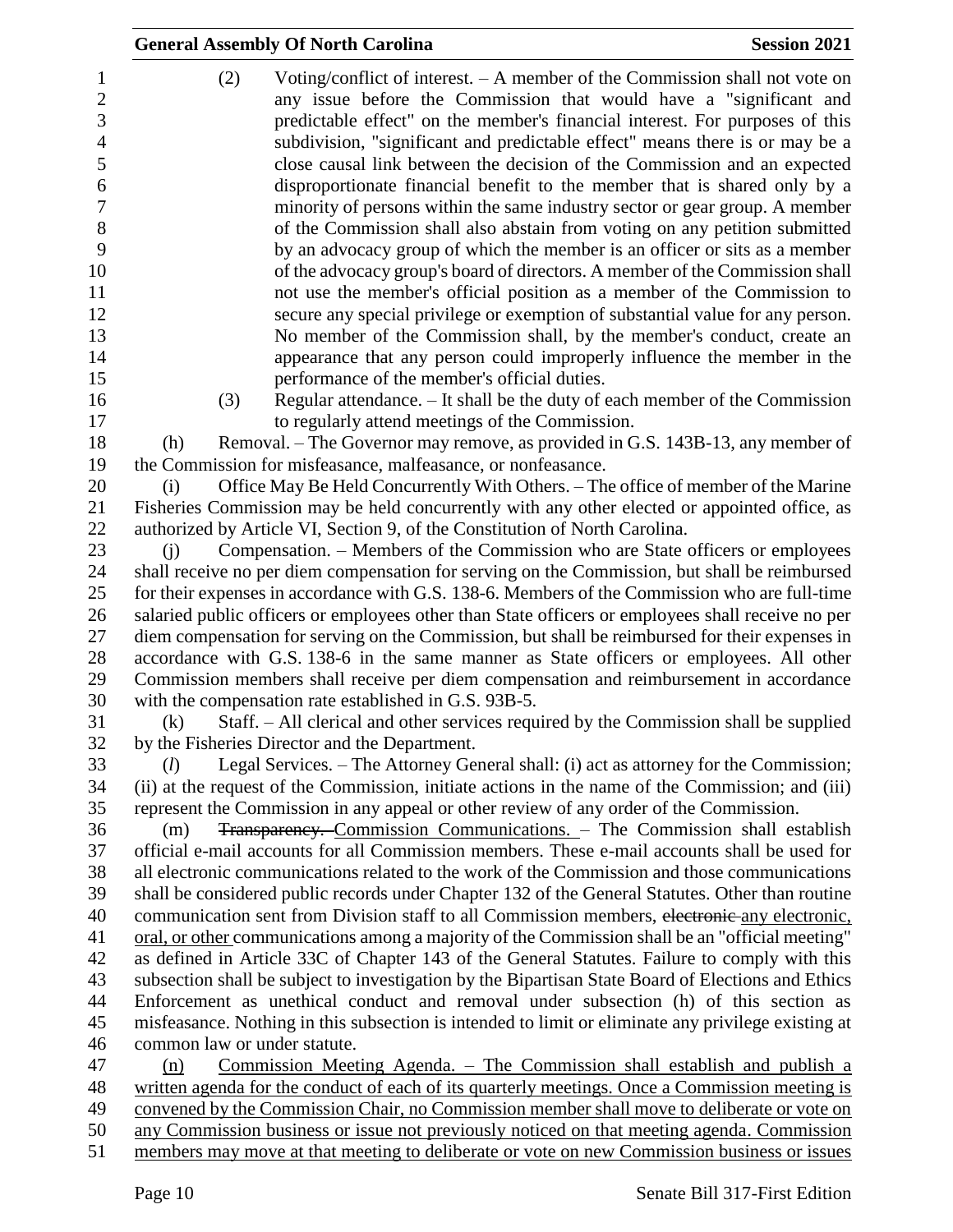to be taken up for consideration at future quarterly meetings. This subsection is intended to supplement for the Commission the requirements for public meetings as prescribed in Article 33C of Chapter 143 of the General Statutes. Any action for injunctive relief or other remedy for violation of this subsection shall proceed consistent with Article 33C of Chapter 143 of the General Statutes." **SECTION 2.3.** G.S. 143B-289.57 reads as rewritten: "**§ 143B-289.57. Marine Fisheries Commission Advisory Committees established; members; selection; duties.** (a) The Commission shall be assisted in the performance of its duties by four three 10 standing advisory committees and four two regional advisory committees. Each standing and regional advisory committee shall consist of no more than 11 members. The Chair of the Commission shall designate one member of each advisory committee to serve as Chair of the committee. committee based on the recommendation of the Division of Marine Fisheries. Members shall serve staggered three-year terms as determined by the Commission. The Commission shall establish other policies and procedures for standing and regional advisory committees that are consistent with those governing the Commission as set out in this Part. (b) The Chair of the Commission shall appoint the following standing advisory committees: (1) The Finfish Committee, which shall consider matters concerning finfish. (2), (3) Repealed by Session Laws 2012-190, s. 4(a), and Session Laws 2012-200, 21 s. 16(a), effective July 1, 2012. (3a) The Shellfish/Crustacean Advisory Committee, which shall consider matters concerning oysters, clams, scallops, other molluscan shellfish, shrimp, and 24 crabs. (4) The Habitat and Water Quality Committee, which shall consider matters concerning habitat and water quality that may affect coastal fisheries resources. (c) Each standing and regional advisory committee shall be composed of commercial and recreational fishermen, scientists, and other persons who have expertise in the matters to be considered by the advisory committee to which they are appointed. appointed and in the regions for which they are appointed. In making appointments to advisory committees, the Chair of the Commission shall ensure that both commercial and recreational fishing interests are fairly represented and shall consider for appointment persons who are recommended by the Division of Marine Fisheries, by groups representing commercial fishing interests, recreational fishing interests, environmental protection and conservation interests, and other groups interested in coastal fisheries management. (d) Each standing and regional advisory committee shall review all matters referred to the committee by the Commission and shall make findings and recommendations on these matters. A standing or regional advisory committee may, on its own motion, make findings and recommendations as to any matter related to its subject area. The Commission, in the 41 performance of its duties, shall consider all findings conclusions and recommendations submitted by standing and regional advisory committees. If the Commission rejects a conclusion or recommendation submitted by a standing or regional advisory committee, the Commission shall provide to the committee its reasons, in writing, for rejecting the conclusion or recommendation. (e) The Chair of the Commission shall appoint a Northern Regional Advisory Committee, encompassing areas from the Virginia line south through Hyde and Pamlico Counties and any counties to the west, and a Southern Regional Advisory Committee, encompassing areas from Carteret County south to the South Carolina line and any counties to the west. In making appointments to regional advisory committees, the Chair of the Commission shall ensure that both commercial and recreational fishing interests are fairly represented."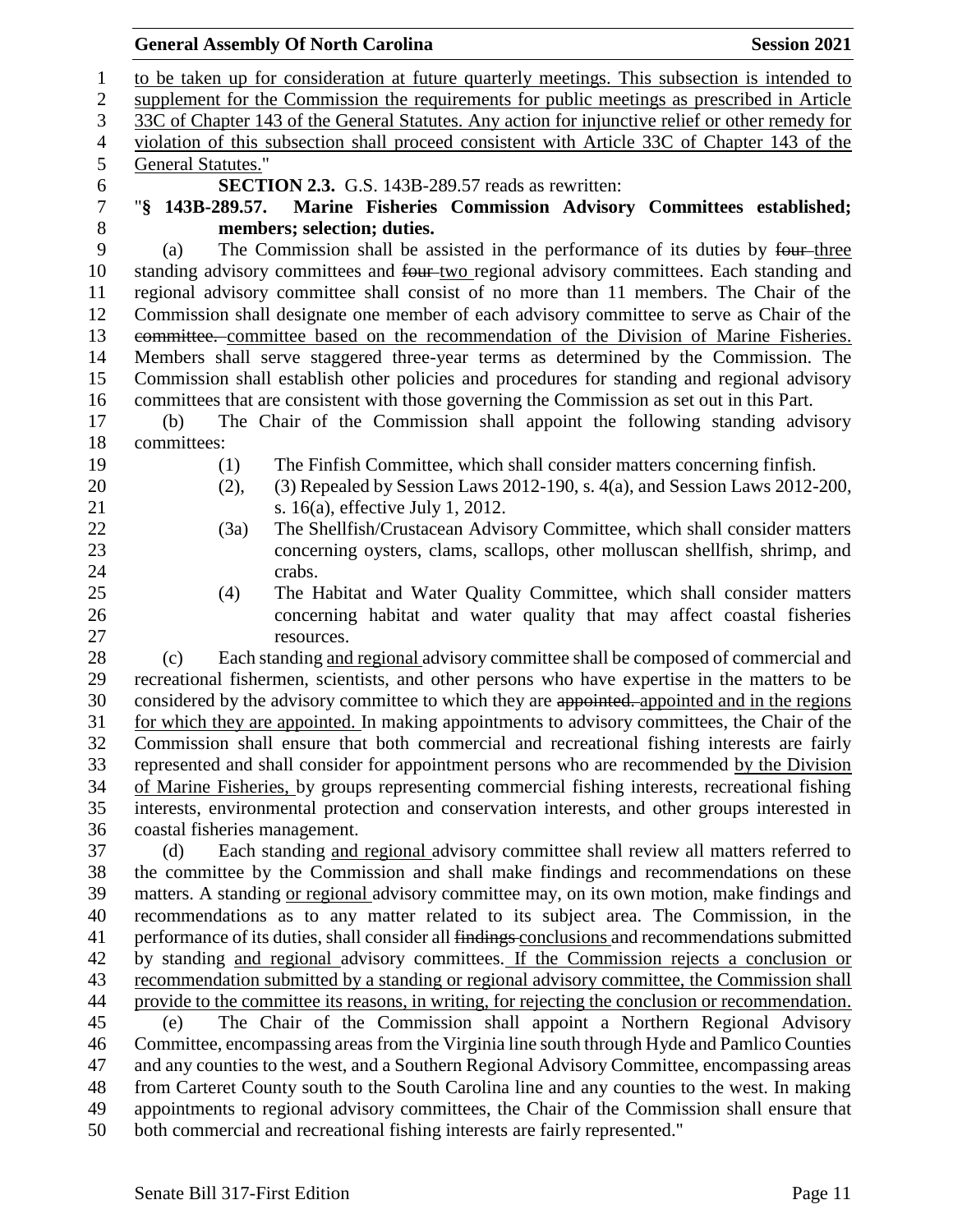| $\mathbf{1}$   | <b>SECTION 2.4.</b> Notwithstanding the amendments to G.S. 143B-289.54 set out in                                                                                                  |
|----------------|------------------------------------------------------------------------------------------------------------------------------------------------------------------------------------|
| $\overline{2}$ | Section 2.2 of this act, a person who is serving on the Marine Fisheries Commission at the time                                                                                    |
| 3              | this act becomes law may continue to serve for the person's remaining term even if the person no                                                                                   |
| $\overline{4}$ | longer meets the qualifications of G.S. 143B-289.54, as amended.                                                                                                                   |
| 5              |                                                                                                                                                                                    |
| 6              | AMEND ENFORCEMENT OF MARINE FISHERIES LAWS                                                                                                                                         |
| 7              | <b>SECTION 3.1.</b> G.S. 113-136 reads as rewritten:                                                                                                                               |
| 8              | "§ 113-136. Enforcement authority of inspectors and protectors; refusal to obey or allow                                                                                           |
| 9              | inspection by inspectors and protectors.                                                                                                                                           |
| 10             | Inspectors and protectors are granted the powers of peace officers anywhere in this<br>(a)                                                                                         |
| 11             | State, and beyond its boundaries to the extent provided by law, in enforcing all matters within                                                                                    |
| 12             | their respective subject-matter jurisdiction as set out in this section.                                                                                                           |
| 13             | The jurisdiction of inspectors extends to all matters within the jurisdiction of the<br>(b)                                                                                        |
| 14             | Department set out in this Subchapter, Part 5D of Article 7 of Chapter 143B of the General                                                                                         |
| 15             | Statutes, Article 5 of Chapter 76 of the General Statutes, and Article 2 of Chapter 77 of the                                                                                      |
| 16             | General Statutes, and to all other matters within the jurisdiction of the Department which it directs                                                                              |
| 17             | inspectors to enforce. In addition, inspectors have jurisdiction over all offenses involving                                                                                       |
| 18             | property of or leased to or managed by the Department in connection with the conservation of                                                                                       |
| 19             | marine and estuarine resources.                                                                                                                                                    |
| 20             | The jurisdiction of protectors extends to all matters within the jurisdiction of the<br>(c)                                                                                        |
| 21             | Wildlife Resources Commission, whether set out in this Chapter, Chapter 75A, Chapter 143,<br>Chapter 143B, or elsewhere. The Wildlife Resources Commission is specifically granted |
| 22<br>23       | jurisdiction over all aspects of:                                                                                                                                                  |
| 24             | Boating and water safety;<br>(1)                                                                                                                                                   |
| 25             | Hunting and trapping;<br>(2)                                                                                                                                                       |
| 26             | Fishing, exclusive of fishing under the jurisdiction of the Marine Fisheries<br>(3)                                                                                                |
| 27             | Commission; and                                                                                                                                                                    |
| 28             | Activities in woodlands and on inland waters governed by G.S. 106-908 to<br>(4)                                                                                                    |
| 29             | G.S. 106-910.                                                                                                                                                                      |
| 30             | In addition, protectors have jurisdiction over all offenses involving property of or leased by the                                                                                 |
| 31             | Wildlife Resources Commission or occurring on wildlife refuges, game lands, or boating and                                                                                         |
| 32             | fishing access areas managed by the Wildlife Resources Commission. The authority of protectors                                                                                     |
| 33             | over offenses on public hunting grounds is governed by the jurisdiction granted the Commission                                                                                     |
| 34             | in G.S. 113-264(c).                                                                                                                                                                |
| 35             | Inspectors and protectors have jurisdiction to enforce the provisions of Article 19B of<br>(c1)                                                                                    |
| 36             | Chapter 106 of the General Statutes pursuant to and within the parameters of a formal agreement                                                                                    |
| 37             | entered into under G.S. 106-202.15(10).                                                                                                                                            |
| 38             | Inspectors and protectors are additionally authorized to arrest without warrant under<br>(d)                                                                                       |
| 39             | the terms of G.S. 15A-401(b) for felonies, for breaches of the peace, for assaults upon them or in                                                                                 |
| 40             | their presence, and for other offenses evincing a flouting of their authority as enforcement                                                                                       |
| 41             | officers or constituting a threat to public peace and order which would tend to subvert the                                                                                        |
| 42             | authority of the State if ignored. In particular, they are authorized, subject to the direction of the                                                                             |
| 43             | administrative superiors, to arrest for violations of G.S. 14-223, 14-225, 14-269, and 14-277.                                                                                     |
| 44             | In addition to law enforcement authority granted elsewhere, a protector has inspectors<br>(d1)                                                                                     |
| 45             | and protectors have the authority to enforce criminal laws under the following circumstances:                                                                                      |
| 46             | When the inspector or protector has probable cause to believe that a person<br>(1)                                                                                                 |
| 47             | committed a criminal offense in his presence and at the time of the violation                                                                                                      |
| 48             | the inspector or protector is engaged in the enforcement of laws otherwise                                                                                                         |
| 49             | within his jurisdiction; or                                                                                                                                                        |
|                |                                                                                                                                                                                    |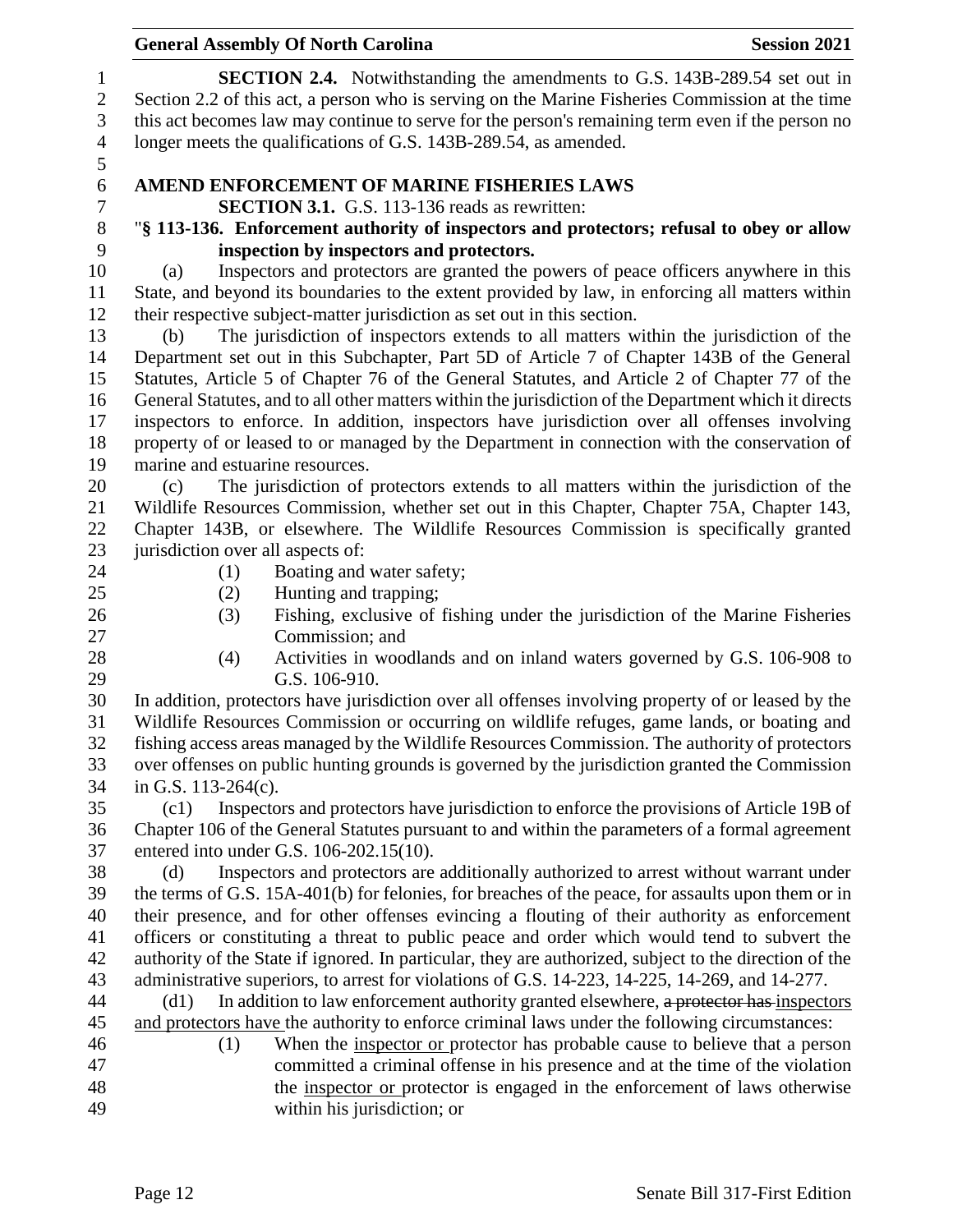|                          | <b>General Assembly Of North Carolina</b>                                                                                                                                                                                                     | <b>Session 2021</b> |
|--------------------------|-----------------------------------------------------------------------------------------------------------------------------------------------------------------------------------------------------------------------------------------------|---------------------|
| 1<br>$\overline{c}$<br>3 | When the inspector or protector is asked to provide temporary assistance by<br>(2)<br>the head of a State or local law enforcement agency or his designee and the<br>request is within the scope of the agency's subject matter jurisdiction. |                     |
| $\overline{4}$           | While acting pursuant to this subsection, a protector-inspectors and protectors shall have the                                                                                                                                                |                     |
| 5                        | same powers invested in law enforcement officers by statute or common law. When acting                                                                                                                                                        |                     |
| 6<br>7                   | pursuant to $(2)$ of this subsection $a$ -an inspector or protector shall not be considered an officer,<br>employee, or agent for the state or local law enforcement agency or designee asking for                                            |                     |
| $8\,$                    | temporary assistance. Nothing in this subsection shall be construed to expand the authority of                                                                                                                                                |                     |
| 9                        | inspectors or protectors to initiate or conduct an independent investigation into violations of                                                                                                                                               |                     |
| 10                       | criminal laws outside the scope of their subject matter or territorial jurisdiction.                                                                                                                                                          |                     |
| 11                       | Inspectors and protectors may serve arrest warrants, search warrants, orders for arrest,<br>(e)                                                                                                                                               |                     |
| 12                       | criminal summonses, subpoenas, and all other process connected with any cases within their                                                                                                                                                    |                     |
| 13                       | subject-matter jurisdiction. In the exercise of their law enforcement powers, inspectors are                                                                                                                                                  |                     |
| 14                       | subject to provisions relating to police officers in general set out in Chapter 15, Chapter 15A,                                                                                                                                              |                     |
| 15                       | and elsewhere.                                                                                                                                                                                                                                |                     |
| 16                       | Inspectors and protectors are authorized to stop temporarily any persons they<br>(f)                                                                                                                                                          |                     |
| 17                       | reasonably believe to be engaging in activity regulated by their respective agencies to determine                                                                                                                                             |                     |
| 18                       | whether such activity is being conducted within the requirements of the law, including license                                                                                                                                                |                     |
| 19<br>20                 | requirements. If the person stopped is in a motor vehicle being driven at the time and the inspector<br>or protector in question is also in a motor vehicle, the inspector or protector is required to sound                                  |                     |
| 21                       | a siren or activate a special light, bell, horn, or exhaust whistle approved for law-enforcement                                                                                                                                              |                     |
| 22                       | vehicles under the provisions of G.S. $20-125(b)$ or $20-125(c)$ .                                                                                                                                                                            |                     |
| 23                       | Protectors may not temporarily stop or inspect vehicles proceeding along primary<br>(g)                                                                                                                                                       |                     |
| 24                       | highways of the State without clear evidence that someone within the vehicle is or has recently                                                                                                                                               |                     |
| 25                       | been engaged in an activity regulated by the Wildlife Resources Commission. Inspectors may                                                                                                                                                    |                     |
| 26                       | temporarily stop vehicles, boats, airplanes, and other conveyances upon reasonable grounds to                                                                                                                                                 |                     |
| 27                       | believe that they are transporting seafood products; they are authorized to inspect any seafood                                                                                                                                               |                     |
| 28                       | products being transported to determine whether they were taken in accordance with law and to                                                                                                                                                 |                     |
| 29                       | require exhibition of any applicable license, receipts, permits, bills of lading, or other                                                                                                                                                    |                     |
| 30                       | identification required to accompany such seafood products.                                                                                                                                                                                   |                     |
| 31<br>32                 | (h), (i) Repealed by Session Laws 1979, c. 830, s. 1.<br>The refusal of any person to stop in obedience to the directions of an inspector or<br>(i)                                                                                           |                     |
| 33                       | protector acting under the authority of this section is unlawful. A violation of this subsection is a                                                                                                                                         |                     |
| 34                       | Class 3 misdemeanor and may include a fine of not less than fifty dollars (\$50.00).                                                                                                                                                          |                     |
| 35                       | It is unlawful to refuse to exhibit upon request by any inspector, protector, or other<br>(k)                                                                                                                                                 |                     |
| 36                       | law enforcement officer any item required to be carried by any law or rule as to which inspectors                                                                                                                                             |                     |
| 37                       | or protectors have enforcement jurisdiction. The items that must be exhibited include boating                                                                                                                                                 |                     |
| 38                       | safety or other equipment or any license, permit, tax receipt, certificate, or identification. It is                                                                                                                                          |                     |
| 39                       | unlawful to refuse to allow inspectors, protectors, or other law enforcement officers to inspect                                                                                                                                              |                     |
| 40                       | weapons or equipment if equipment, fish, or wildlife that the officer reasonably believes them to                                                                                                                                             |                     |
| 41                       | be possessed incident to an activity regulated by any law or rule as to which inspectors and                                                                                                                                                  |                     |
| 42                       | protectors have enforcement jurisdiction and the officer has a reasonable suspicion that a                                                                                                                                                    |                     |
| 43<br>44                 | violation has been committed, except that an officer may inspect a shotgun to confirm whether it<br>is plugged or unplugged without a reasonable suspicion that a violation has been committed. It                                            |                     |
| 45                       | is unlawful to refuse to allow inspectors, protectors, or other law enforcement officers to inspect                                                                                                                                           |                     |
| 46                       | fish or wildlife for the purpose of ensuring compliance with bag limits and size limits. Except as                                                                                                                                            |                     |
| 47                       | authorized by G.S. 113-137, nothing in this section gives an inspector, protector, or other law                                                                                                                                               |                     |
| 48                       | enforcement officer the authority to inspect, in the absence of a person in apparent control of the                                                                                                                                           |                     |
| 49                       | item to be inspected, any of the following: jurisdiction.                                                                                                                                                                                     |                     |
| 50                       | Weapons.<br>$\bigoplus$                                                                                                                                                                                                                       |                     |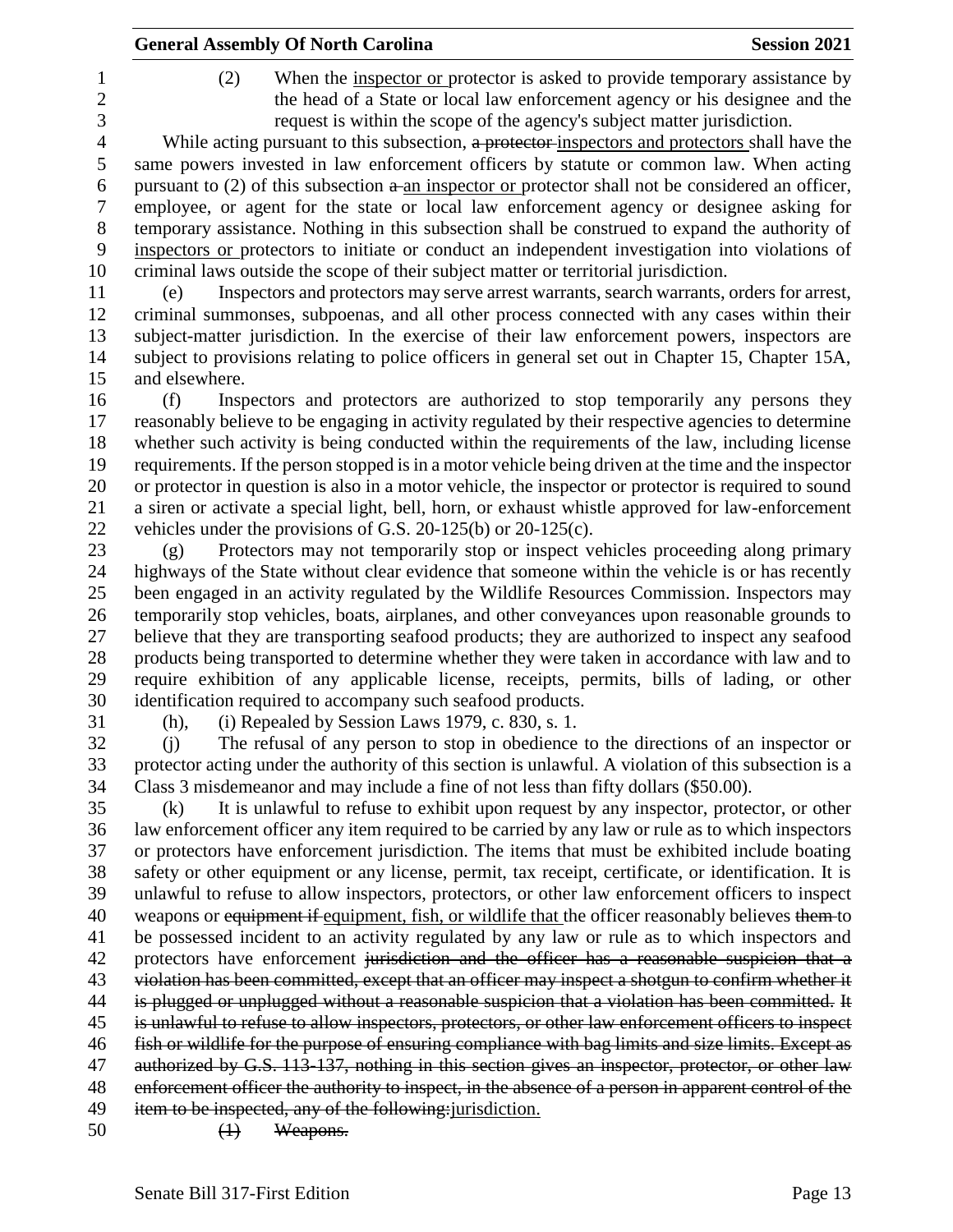|                         | <b>General Assembly Of North Carolina</b>                                                                                                                                                 | <b>Session 2021</b> |
|-------------------------|-------------------------------------------------------------------------------------------------------------------------------------------------------------------------------------------|---------------------|
| (2)                     | Equipment, except for equipment left unattended in the normal operation of<br>the equipment, including, but not limited to, traps, trot lines, crab pots, and                             |                     |
|                         | fox pens.                                                                                                                                                                                 |                     |
| $\left(3\right)$        | Fish.                                                                                                                                                                                     |                     |
| (4)                     | Wildlife.                                                                                                                                                                                 |                     |
| (l)                     | Nothing in this section authorizes searches within the curtilage of a dwelling or of the                                                                                                  |                     |
|                         | living quarters of a vessel in contravention of constitutional prohibitions against unreasonable                                                                                          |                     |
| searches and seizures." |                                                                                                                                                                                           |                     |
|                         |                                                                                                                                                                                           |                     |
|                         | <b>MISCELLANEOUS AMENDMENTS TO MARINE FISHERIES LAWS</b>                                                                                                                                  |                     |
|                         | <b>SECTION 4.1.</b> G.S. 113-132 reads as rewritten:                                                                                                                                      |                     |
|                         | "§ 113-132. Jurisdiction of fisheries agencies.                                                                                                                                           |                     |
| (a)                     | The Marine Fisheries Commission has jurisdiction over the conservation of marine                                                                                                          |                     |
|                         | and estuarine resources. Except as may be otherwise provided by law, it has jurisdiction over all                                                                                         |                     |
|                         | activities connected with the conservation and regulation of marine and estuarine resources,                                                                                              |                     |
|                         | including the regulation of aquaculture facilities as defined in G.S. 106-758 which cultivate or                                                                                          |                     |
|                         | rear marine and estuarine resources resources, marine aquatic species, or non-native species.                                                                                             |                     |
| (b)                     | The Wildlife Resources Commission has jurisdiction over the conservation of wildlife                                                                                                      |                     |
|                         | resources. Except as may be otherwise provided by law, it has jurisdiction over all activities                                                                                            |                     |
|                         | connected with the conservation and regulation of wildlife resources.                                                                                                                     |                     |
| (c)                     | Notwithstanding the provisions of this Article, this Subchapter does not give the                                                                                                         |                     |
|                         | Marine Fisheries Commission or the Wildlife Resources Commission jurisdiction over matters                                                                                                |                     |
|                         | clearly within the jurisdiction vested in the Department of Agriculture and Consumer Services,                                                                                            |                     |
|                         | the North Carolina Pesticide Board, the Commission for Public Health, the Environmental                                                                                                   |                     |
|                         | Management Commission, or other division of the Department regulating air or water pollution.                                                                                             |                     |
| (c1)                    | The Marine Fisheries Commission shall not have jurisdiction over matters clearly                                                                                                          |                     |
|                         | within the jurisdiction of the Department of Environmental Quality, including policy matters.                                                                                             |                     |
| (d)                     | To the extent that the grant of jurisdiction to the Marine Fisheries Commission and                                                                                                       |                     |
|                         | the Wildlife Resources Commission may overlap, the Marine Fisheries Commission and the                                                                                                    |                     |
|                         | Wildlife Resources Commission are granted concurrent jurisdiction. In cases of conflict between                                                                                           |                     |
|                         | actions taken or regulations promulgated by either agency, as respects the activities of the other,                                                                                       |                     |
|                         | pursuant to the dominant purpose of such jurisdiction, the Marine Fisheries Commission and the                                                                                            |                     |
|                         | Wildlife Resources Commission are empowered to make agreements concerning the harmonious                                                                                                  |                     |
|                         | settlement of such conflict in the best interests of the conservation of the marine and estuarine                                                                                         |                     |
|                         | and wildlife resources of the State. In the event the Marine Fisheries Commission and the                                                                                                 |                     |
|                         | Wildlife Resources Commission cannot agree, the Governor is empowered to resolve the                                                                                                      |                     |
| differences.            |                                                                                                                                                                                           |                     |
| (e)                     | Those coastal fishing waters in which are found a significant number of freshwater<br>fish, as agreed upon by the Marine Fisheries Commission and the Wildlife Resources                  |                     |
|                         |                                                                                                                                                                                           |                     |
|                         | Commission, may be denominated joint fishing waters. These waters are deemed coastal fishing<br>waters from the standpoint of laws and regulations administered by the Department and are |                     |
|                         | deemed inland fishing waters from the standpoint of laws and regulations administered by the                                                                                              |                     |
|                         | Wildlife Resources Commission. The Marine Fisheries Commission and the Wildlife Resources                                                                                                 |                     |
|                         | Commission may make joint regulations governing the responsibilities of each agency and                                                                                                   |                     |
|                         | modifying the applicability of licensing and other regulatory provisions as may be necessary for                                                                                          |                     |
|                         | rational and compatible management of the marine and estuarine and wildlife resources in joint                                                                                            |                     |
| fishing waters.         |                                                                                                                                                                                           |                     |
| (f)                     | The granting of jurisdiction in this section pertains to the power of agencies to enact                                                                                                   |                     |
|                         | regulations and ordinances. Nothing in this section or in G.S. 113-138 is designed to prohibit                                                                                            |                     |
|                         |                                                                                                                                                                                           |                     |

law-enforcement officers who would otherwise have jurisdiction from making arrests or in any

manner enforcing the provisions of this Subchapter."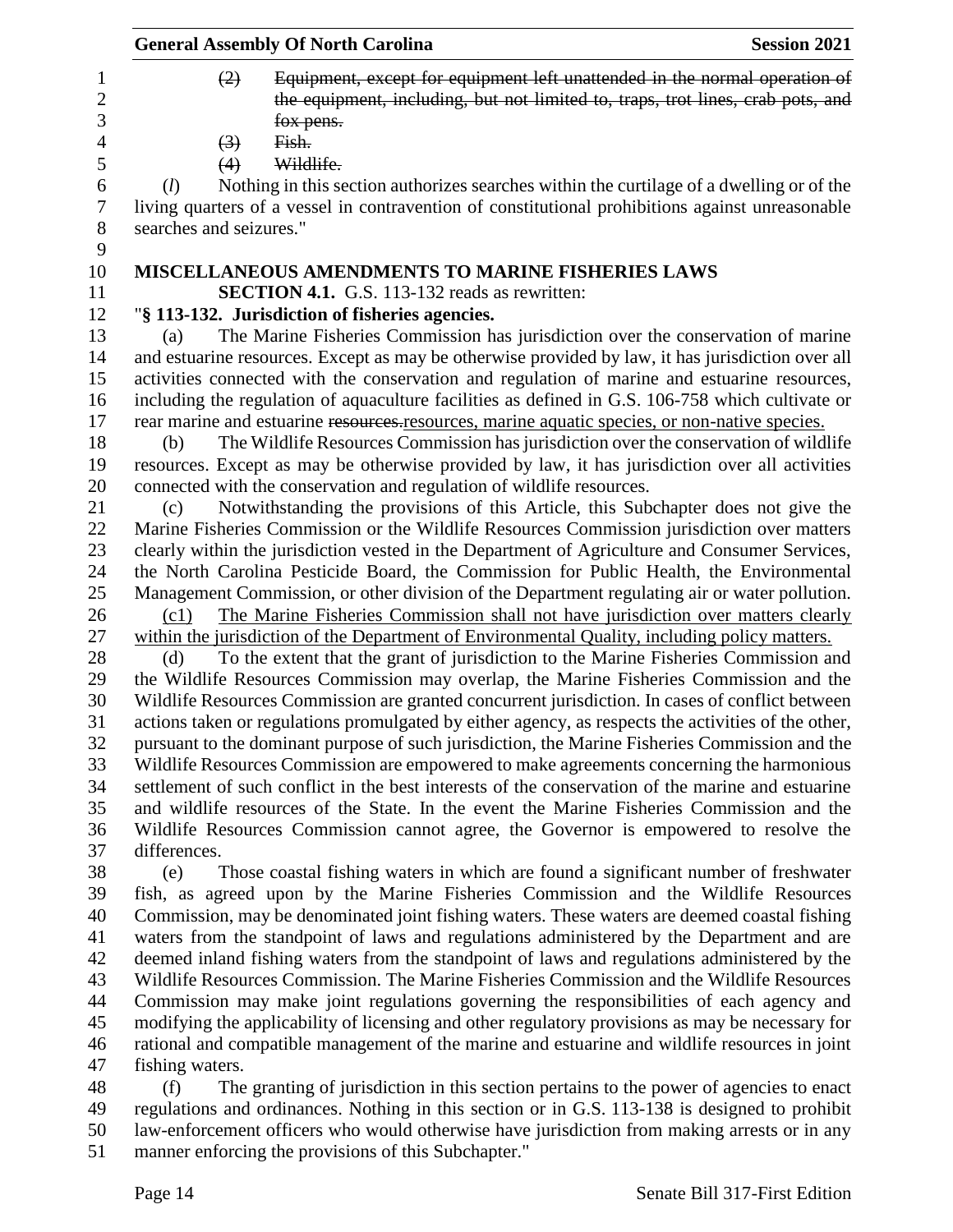| $\mathbf{1}$   | <b>SECTION 4.2.</b> G.S. 113-170 reads as rewritten:                                                                                                                              |
|----------------|-----------------------------------------------------------------------------------------------------------------------------------------------------------------------------------|
| $\overline{c}$ | "§ 113-170. Exportation and importation of fish and equipment.                                                                                                                    |
| $\overline{3}$ | The Commission may adopt rules governing the importation and exportation of fish, and                                                                                             |
| $\overline{4}$ | equipment that may be used in taking or processing fish, as necessary to enhance the conservation                                                                                 |
| 5              | of marine and estuarine resources of the State. These rules may regulate, license, prohibit, or                                                                                   |
| 6              | restrict importation into the State-State, holding or maintaining in marine aquaculture operations                                                                                |
| 7              | within the State, and exportation from the State of any and all species of fish that are native to                                                                                |
| 8              | coastal fishing waters or non-native species that may thrive if introduced into these waters."                                                                                    |
| 9              | <b>SECTION 4.3.</b> G.S. 113-170.3 $(c)$ reads as rewritten:                                                                                                                      |
| 10             | The following records collected and compiled or received by the Department shall<br>"(c)                                                                                          |
| 11             | not be considered public records within the meaning of Chapter 132 of the General Statutes, but                                                                                   |
| 12             | shall be confidential and shall be used only for the equitable and efficient administration and                                                                                   |
| 13             | enforcement of this Article or for determining conservation policy, and shall not be disclosed                                                                                    |
| 14             | except when required by the order of a court of competent jurisdiction: all records, accounts, and                                                                                |
| 15             | reports that licensees are required by the Commission to make, keep, and exhibit pursuant to the                                                                                  |
| 16             | provisions of this section, and all records, accounts, and memoranda compiled by the Department                                                                                   |
| 17             | from records, accounts, and reports of licensees and from investigations and inspections,                                                                                         |
| 18             | containing data and information concerning the business and operations of licensees reflecting                                                                                    |
| 19             | their assets, liabilities, inventories, revenues, and profits; the number, capacity, capability, and                                                                              |
| 20             | type of fishing vessels owned and operated; the type and quantity of fishing gear used; the catch                                                                                 |
| 21             | of fish or other seafood by species in numbers, size, weight, quality, and value; the areas in which                                                                              |
| 22             | fishing was engaged in; the location of catch; the time of fishing, number of hauls, and the                                                                                      |
| 23             | disposition of the fish and other seafood. seafood; and confidential federal fishery data and                                                                                     |
| 24             | records concerning species significant to the State that are maintained by and received from the                                                                                  |
| 25             | National Oceanic and Atmospheric Administration. The Department may compile statistical                                                                                           |
| 26             | information in any aggregate or summary form that does not directly or indirectly disclose the                                                                                    |
| 27             | identity of any licensee who is a source of the information, and any compilation of statistical                                                                                   |
| 28             | information by the Department shall be a public record open to inspection and examination by                                                                                      |
| 29             | any person, and may be disseminated to the public by the Department."                                                                                                             |
| 30             | <b>SECTION 4.4.(a)</b> G.S. 113-181 is repealed.                                                                                                                                  |
| 31             | <b>SECTION 4.4.(b)</b> Article 15 of Chapter 113 of the General Statutes is amended by                                                                                            |
| 32             | adding a new section to read:                                                                                                                                                     |
| 33             | § 113-181.1. Duties and powers of Department.                                                                                                                                     |
| 34             | The Department shall administer and enforce the provisions of this Subchapter<br>(a)                                                                                              |
| 35             | pertaining to the conservation and management of marine and estuarine resources and develop                                                                                       |
| 36<br>37       | and implement Fishery Management Plans and Fishery Management Plan Amendments pursuant<br>to G.S. 113-182.2 and Coastal Habitat Protection Plans pursuant to G.S. 143B-279.8. The |
| 38             | Department may enter into reciprocal agreements with other jurisdictions with regard to the                                                                                       |
| 39             | conservation of marine and estuarine resources.                                                                                                                                   |
| 40             | The Department is directed to make every reasonable effort to carry out the duties<br>(b)                                                                                         |
| 41             | imposed in this Subchapter."                                                                                                                                                      |
| 42             | SECTION 4.5. G.S. 113-228 reads as rewritten:                                                                                                                                     |
| 43             | "§ 113-228. Adoption of federal regulations.                                                                                                                                      |
| 44             | To the extent that the Department is granted authority in this Subchapter over subject matter                                                                                     |
| 45             | as to which there is concurrent federal or interstate jurisdiction, the Marine Fisheries Commission                                                                               |
| 46             | in its discretion may by reference in its rules adopt relevant provisions of federal laws and                                                                                     |
| 47             | regulations or interstate laws, regulations, and management measures as State rules. To prevent                                                                                   |
| 48             | confusion or conflict of jurisdiction in enforcement, the Marine Fisheries Commission is exempt                                                                                   |
| 49             | from any conflicting limitations in G.S. 150B-21.6 so that it may provide for automatic                                                                                           |
| 50             | incorporation by reference into its rules of future changes within any particular set of federal laws                                                                             |
|                |                                                                                                                                                                                   |

or regulations relating to some subject clearly within the jurisdiction of the Department."